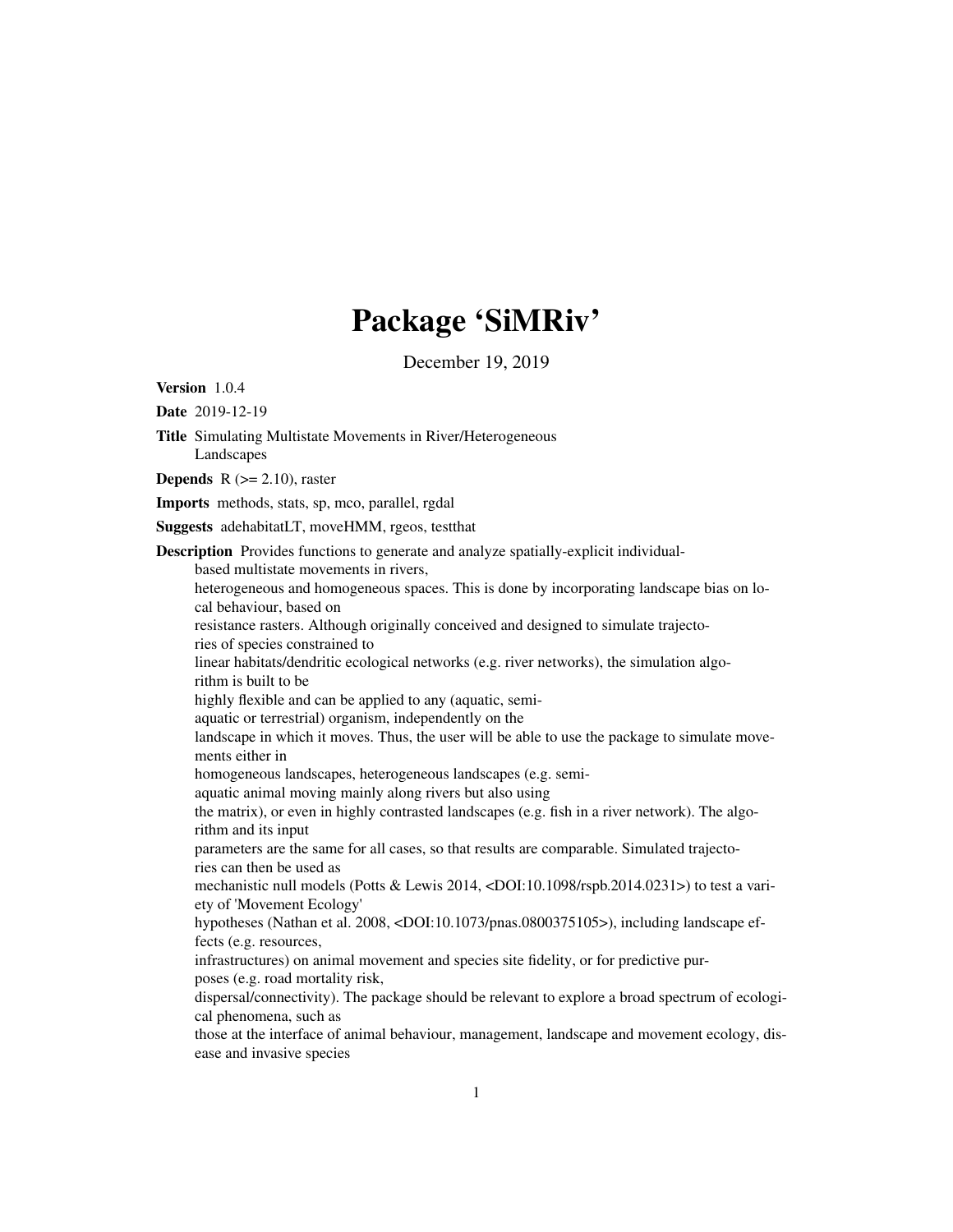<span id="page-1-0"></span>spread, and population dynamics.

License GPL  $(>= 2)$ 

URL <https://www.r-project.org>, <https://github.com/miguel-porto/SiMRiv>

BugReports <https://github.com/miguel-porto/SiMRiv>

LazyData true

NeedsCompilation yes

Author Lorenzo Quaglietta [aut], Miguel Porto [aut, cre], Erida Gjini [ctb]

Maintainer Miguel Porto <mpbertolo@gmail.com>

Repository CRAN

Date/Publication 2019-12-19 15:40:02 UTC

## R topics documented:

| Index | 26 |
|-------|----|

SiMRiv-package *Simulating Multistate Movements in River/Heterogeneous Landscapes*

#### Description

Provides functions to generate and analyze individual-based, spatially-explicit simulations of multistate movements in homogeneous or heterogeneous landscapes, based on "resistance" rasters. Although originally conceived and designed to simulate spatially-explicit trajectories of species constrained to linear habitats or dendritic ecological networks (e.g., river networks), the simulation algorithm is built to be highly flexible and can be applied to any (aquatic, semi-aquatic or terrestrial) organism, independently of the landscape in which it moves. Thus, the user will be able to use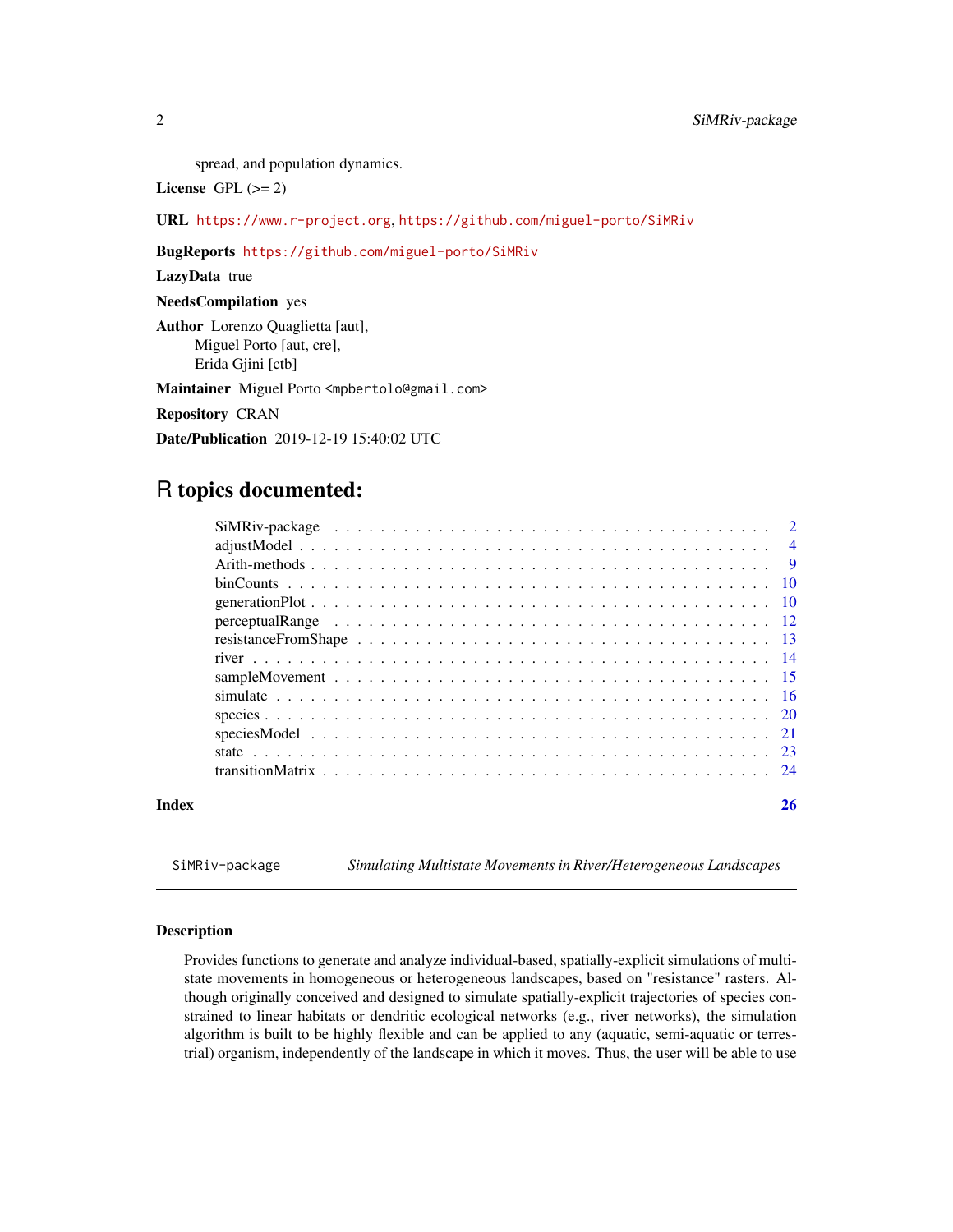<span id="page-2-0"></span>the package to simulate movements either in homogeneous landscapes, heterogeneous landscapes (e.g. semi-aquatic animal moving mainly along rivers but also using the matrix), or even in highly contrasted landscapes (e.g. fish in a river network). The algorithm and its input parameters are the same for all cases, so that results are comparable. Simulated trajectories can then be used as mechanistic null models (Moorcroft and Lewis 2006) to test e.g. for species site fidelity (Powell 2000) and other 'Movement Ecology' hypotheses (Nathan et al. 2008), or for other predictive purposes. The package should thus be relevant to explore a broad spectrum of ecological phenomena, such as those at the interface of animal behaviour, landscape, spatial and movement ecology, disease and invasive species spread, and population dynamics.

#### Details

[simulate](#page-15-1) is the central function. See the examples in ?simulate to quickly get started, or the vignette for a more verbose tutorial.

Index of help topics:

| Arith-methods       | Shortcuts for defining species movement states  |
|---------------------|-------------------------------------------------|
| SiMRiv-package      | Simulating Multistate Movements in              |
|                     | River/Heterogeneous Landscapes                  |
| adjustModel         | Finds ("estimates") simulation input parameters |
|                     | able to replicate a given (real) trajectory,    |
|                     | assuming the given species model                |
| binCounts           | Count values in given bins                      |
| generationPlot      | Plots input parameter optimization results      |
| perceptualRange     | Define a perceptual range                       |
| resistanceFromShape | Build resistance raster by combining shapefiles |
| river               | Sample River Network in Raster Format           |
| sampleMovement      | Resample a simulated movement and compute       |
|                     | step-wise statistics                            |
| simulate            | Simulate movements in river networks,           |
|                     | homogeneous, or heterogeneous landscapes        |
| species             | Create a species                                |
| speciesModel        | Defines a species model to adjust to a real     |
|                     | trajectory                                      |
| state               | Define a movement state                         |
| transitionMatrix    | Define a state transition matrix                |

Further information is available in the following vignettes:

SiMRiv Usage of the SiMRiv package (source)

#### References

• Powell, R. A. 2000. Animal home ranges and territories and home range estimators. In: Research techniques in animal ecology: controversies and consequences, 442. Boitani, L., & Fuller, T. (Eds.). Columbia university press, New York: pp.65-110.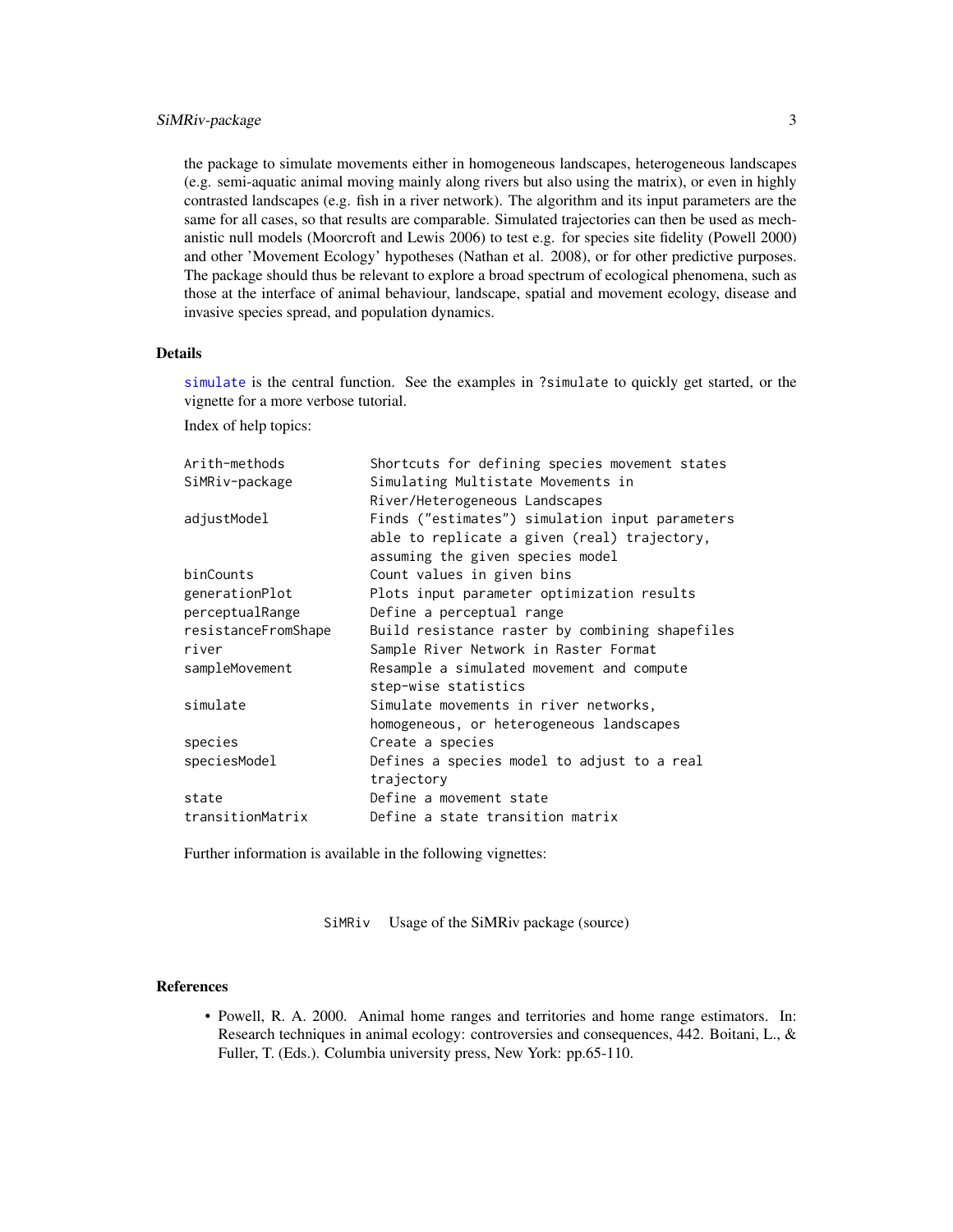- <span id="page-3-0"></span>• Moorcroft, P. R. & Lewis, M. A. 2006. Mechanistic Home Range Analysis. Monographs in Population Biology 43. Eds. Levin S.A. and H.S. Horn. Princeton University Press. pp 172.
- Nathan, R., Getz, W. M., Revilla, E., Holyoak, M., Kadmon, R., Saltz, D., & Smouse, P. E. 2008. A movement ecology paradigm for unifying organismal movement research. Proceedings of the National Academy of Sciences,105(49), 19052-19059.

#### Examples

```
## a simple Levy-like movement in homogeneous space
## see ?simulate for more complex examples
LevyWalker <- species(
    state.RW() + state.CRW(0.99),
    transitionMatrix(0.005, 0.02))
sim <- simulate(LevyWalker, 20000)
plot(sim, type="l", asp=1)
```
<span id="page-3-1"></span>adjustModel *Finds ("estimates") simulation input parameters able to replicate a given (real) trajectory, assuming the given species model*

#### **Description**

Given a trajectory, a type of movement and the time resolution at which the user wants to simulate, this function approximates the values for the simulation input parameters so that the simulated movement is maximally similar to the given trajectory, in terms of general non-spatial patterns. If the user wants to simulate at a higher frequency than real data (which is the norm), the function maximizes the similarity between the real trajectory and the simulated trajectories (at a higher frequency) after downsampled to the same frequency as the real. It does so by running a genetic optimization algorithm.

#### Usage

```
adjustModel(realData, species.model, resolution = 10
  , resistance = NULL, coords = NULL, angles = NULL
  , nrepetitions = 6
  , nbins.hist = if(aggregate.obj.hist) c(7, 7, 0) else c(3, 3, 0)
  , step.hist.log = TRUE, nlags = 100, window.size = dim(reference$stats)[1]%/%nlags
  , aggregate.obj.hist = TRUE, step.hist.range = c(0, 1), popsize = 100, generations = seq(5, 1000, by=5), mprob = 0.2
  , parallel = is.null(resistance), trace = TRUE
)
```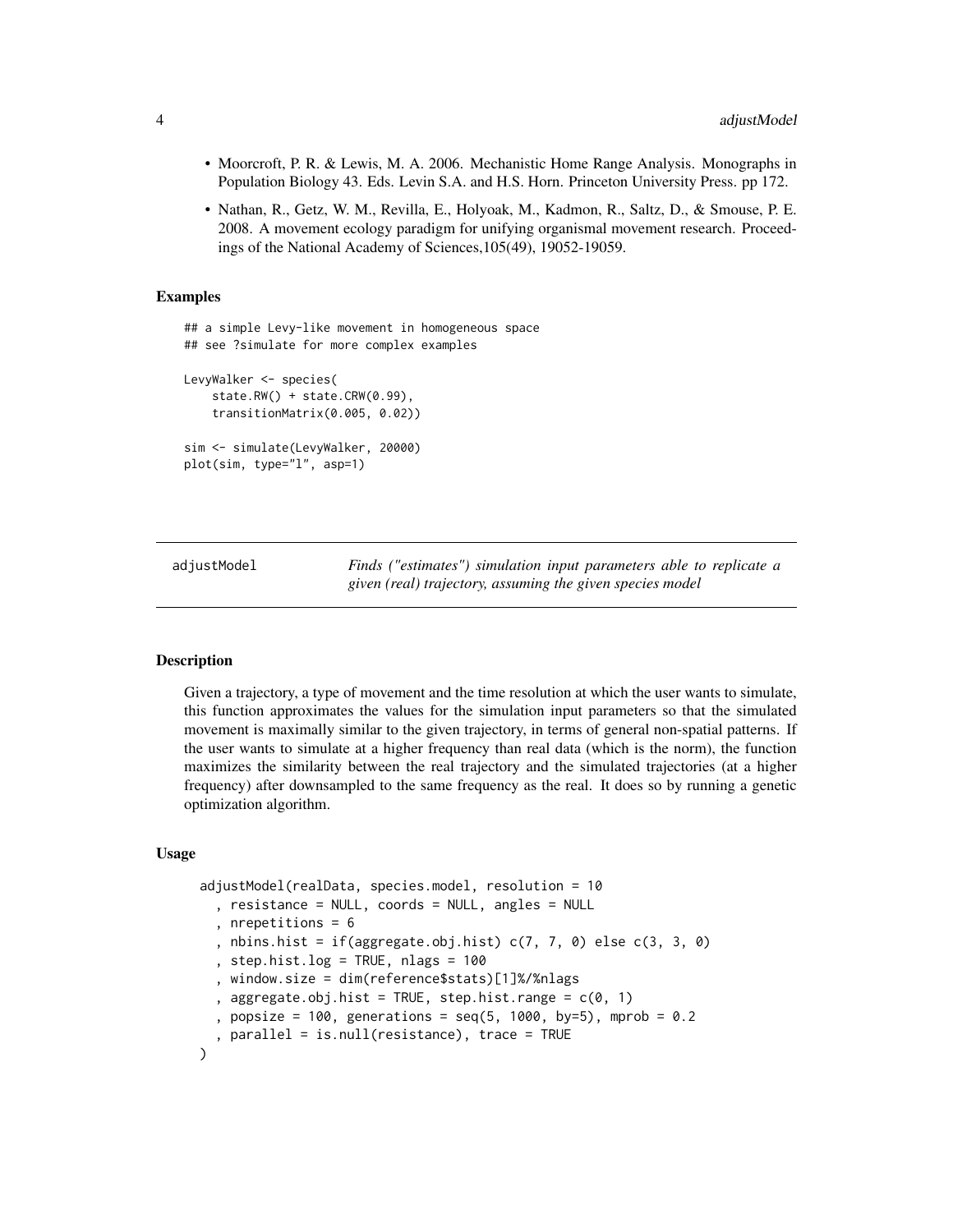#### <span id="page-4-0"></span>adjustModel 5

#### Arguments

realData the given trajectory for which the simulation input parameters are to be "estimated", given as a matrix with two columns (coordinates) and assuming that relocations are equally spaced in time. species. model the species model to adjust, created with [speciesModel](#page-20-1). This defines the type of movement that is to be adjusted (e.g. how many, and which type of, behavioral states, see details). resolution the desired time frequency of the simulations for which parameters will be approximated, as a fraction of the real data, i.e. a value of 20 will simulate movements at a 20-fold higher frequency than real data. resistance the resistance raster to use in simulations during parameter approximation. coords the initial coordinates of the simulated individuals (only relevant if resistance is provided because the metrics used in optimization are spatially-agnostic). angles the initial angle to which the individual is facing in that start of all simulations (only relevant if resistance is provided because the metrics used in optimization are spatially-agnostic). nrepetitions the number of simulations conducted for each solution evaluation during optimization. If  $>1$ , the quality of the solutions is computed by comparing the averaged histograms across repetitions, with the real histograms. nbins.hist a vector with three positive integers defining the number of histogram bins for turning angle histograms, step length histograms and turning angle variation histograms. These bins will be used during optimization to compare simulated trajectories with the real trajectory to infer the quality of the "fit". step.hist.log set to TRUE to use the histogram of the logarithm of the step lengths rather than of the raw values in the comparisons. Setting to TRUE usually results in more detail in the comparisons. nlags the number of time lags within which the standard deviation of the turning angles will be computed during optimization, if nbins.hist[3]  $> 0$ . Ignored if  $nbins.hist[3] == 0$  or if window.size is provided. window.size the size (in steps of the real sampling frequency) of the time lags within which the standard deviation of the turning angles will be computed during optimization, if nbins.hist[3] > 0. A different way of providing nlags. See details. aggregate.obj.hist if FALSE, comparison of histograms is done bin by bin (each bin absolute difference is an objective to minimize), if TRUE the absolute differences of the bins are summed in each histogram to a single number which is the objective being minimized (the overall absolute difference in each of the histograms). step.hist.range the quantiles used to define the range of the step length histogram computation. Used if the user wants to exclude outliers. The default is not to exclude outliers, thus  $c(0,1)$ . popsize number of solutions to optimize, to pass to [nsga2](#page-0-0) generations number of algorithm generations to run, to pass to [nsga2](#page-0-0). The default is a vector, so that convergence of results can be assessed along generations.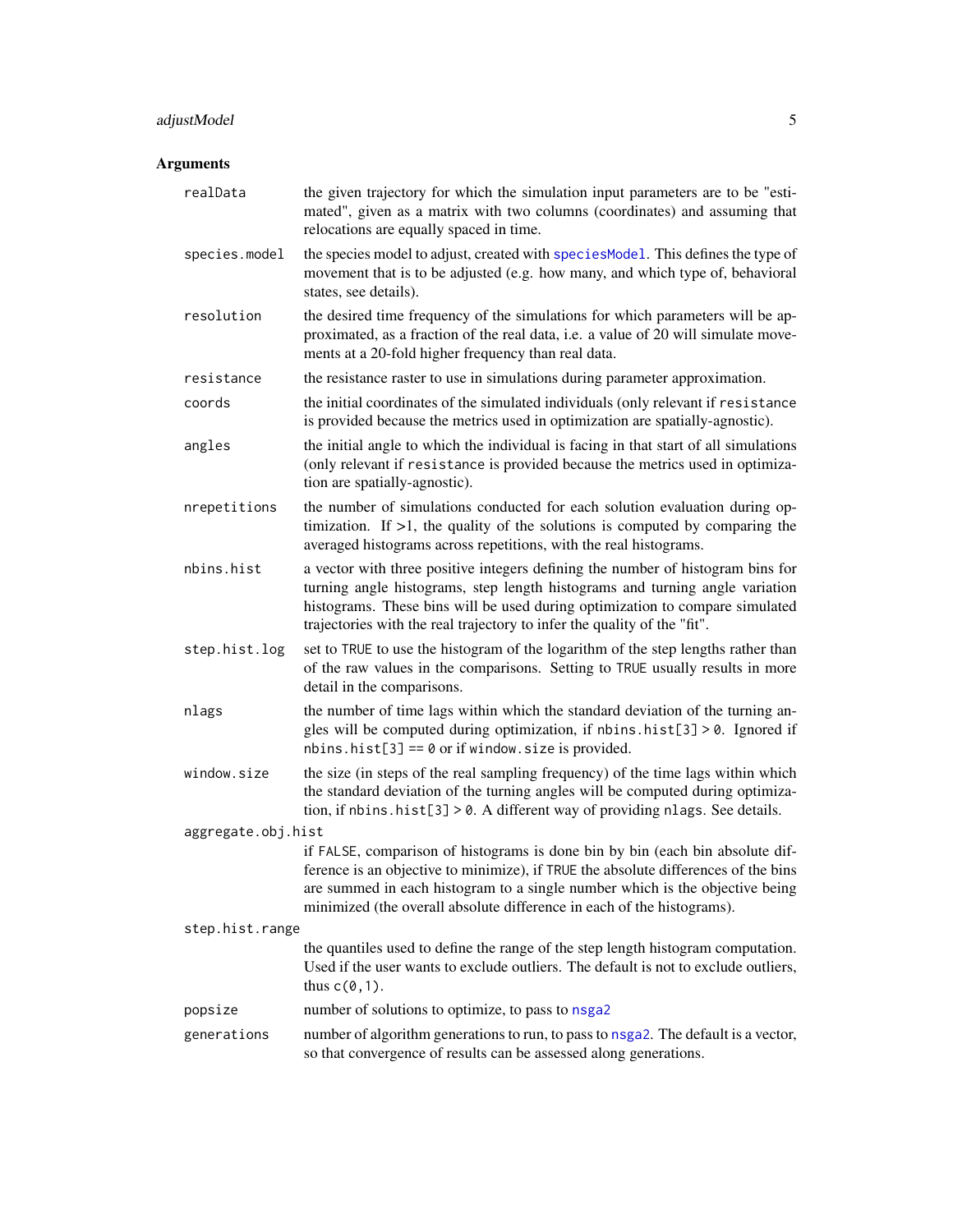<span id="page-5-0"></span>

| mprob    | mutation probability, to pass to nsga2                                                                                                                                                                                                                                                                                                                         |
|----------|----------------------------------------------------------------------------------------------------------------------------------------------------------------------------------------------------------------------------------------------------------------------------------------------------------------------------------------------------------------|
| parallel | set to TRUE to use multicore processing.                                                                                                                                                                                                                                                                                                                       |
| trace    | set to TRUE to print the matrix of optimization objectives (rows) for each solution<br>(columns) in each generation along optimization. These are the values that are<br>being internally minimized. The number of rows is sum(nbins.hist); the first<br>nbins.hist[1] are the turning angle variation objectives, the last are the step<br>length objectives. |

#### Details

This function finds possible parameters for the simulation (solutions), so that the resulting movements are as similar as possible to the given real trajectory, in terms of their intrinsic properties measured by step lengths and variation in turning angles. The input parameter approximations are found using a multiobjective genetic algorithm (NSGA-II, Deb et al. 2002). The algorithm minimizes a vector of N objectives (N=sum(nbins.hist) if aggregate.obj.hist == FALSE, N=sum(nbins.hist > 0) otherwise) whose values are computed by the absolute differences between each pair of bins (real and simulated) of up to three histograms: an histogram of the step lengths, an histogram of turning angles and/or and histogram of the standard deviation in turning angles computed in a moving time window along each trajectory. Using either of these histograms (and the respective number of bins) is specified in the parameter nbins.hist, which has three elements, one for each histogram. A value of 0 tells the function not to use that corresponding histogram.

SiMRiv simulations are intended to reproduce the fine-scale movement steps, unlike what is normally collected in field data. Hence, simulations should be conducted with a much higher time frequency than provided by the real data, which poses challenges for parameterization. This function incorporates this difference in the time scale during optimization (resolution), allowing the user to find the input parameters for simulations at a much higher frequency, which, when downsampled to the real data's time frequency, will present similar patterns. The higher the frequency, the more flexibility the model has to adjust to real data, but the more possible solutions may exist to achieve the same result.

There are no limits to the number of parameters that can be approximated, but obviously, the higher the number, the larger the solution space, so, in theory, the longer the algorithm has to run in order to converge. The number of parameters to approximate is defined by the user by providing a [speciesModel](#page-20-1). This defines how many states and which types of states are to be "fit" to the data. See [speciesModel](#page-20-1) for details. Trials have shown that even when the number of parameters to approximate is high (e.g. 12 parameters for "fitting" a 3-state movement model), the algorithm converges rapidly if the real movement suits such model. However, as in any other method, a compromise should be sought. A good starting point is to provide a two-state species model, in which both states are Correlated Random Walks. This model involves the approximation of 6 parameters and is sufficiently flexible for simulating a variety of movements, while not overly complex. Note that all complex models can accomodate to simpler ones (i.e. the simpler models are special cases of the complex ones).

To assess the convergence of the algorithm, an utility plotting function is provided, see the example below and [generationPlot](#page-9-1) for details.

#### Value

The object returned by [nsga2](#page-0-0) (package mco), see details therein. If generations is a vector (which is recommended, for assessing convergence), this object contains the approximated input parameter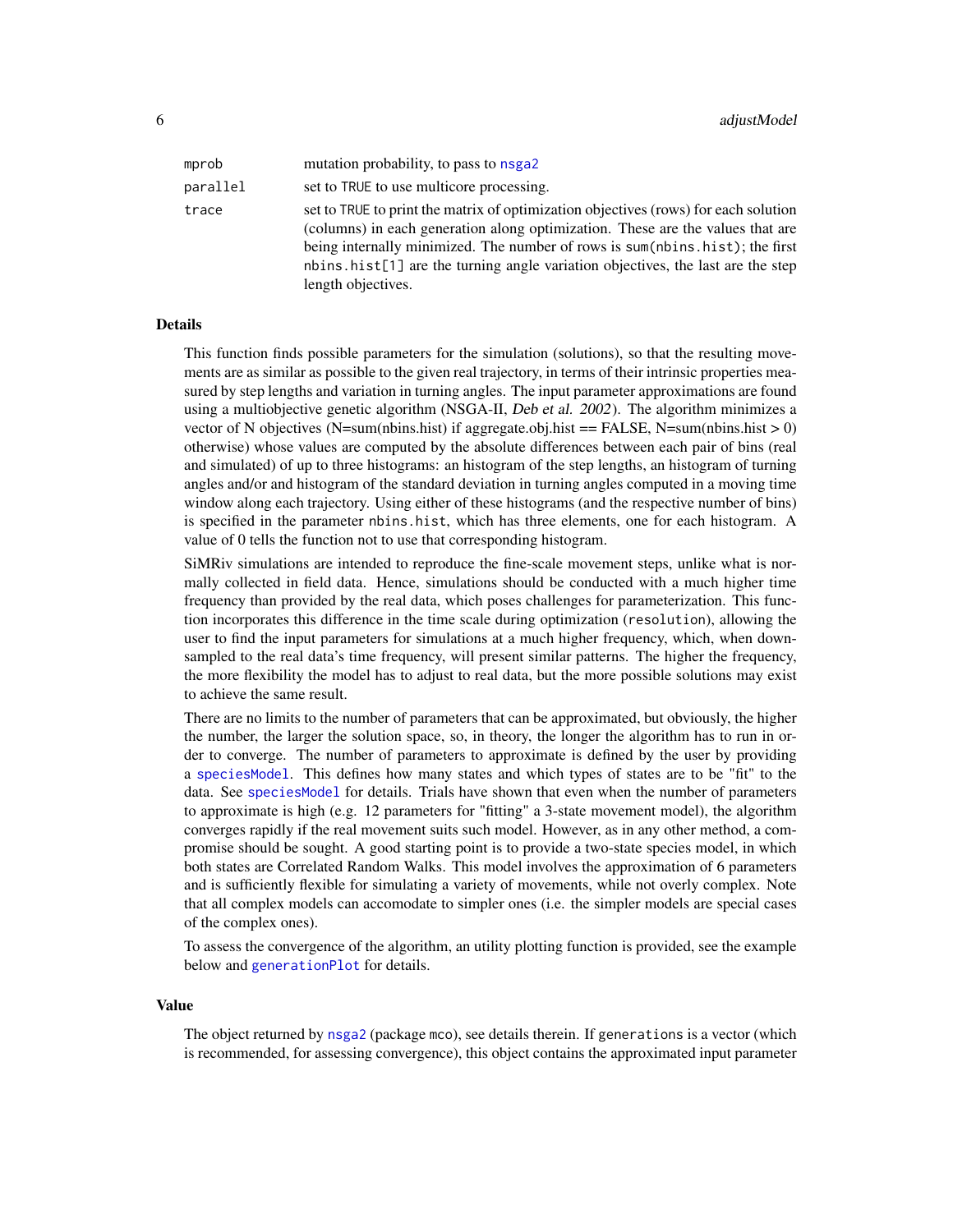#### <span id="page-6-0"></span>adjustModel 7 and 7 and 7 and 7 and 7 and 7 and 7 and 7 and 7 and 7 and 7 and 7 and 7 and 7 and 7 and 7 and 7 and 7 and 7 and 7 and 7 and 7 and 7 and 7 and 7 and 7 and 7 and 7 and 7 and 7 and 7 and 7 and 7 and 7 and 7 and

values in each generation given in the vector. See examples for easily plotting results.

#### **Note**

This function is an experimental feature, here provided only to guide the user on how to parameterize the simulations. Care must be taken when interpreting the results, at least by assessing algorithm convergence and visually comparing simulations with the approximated parameters to the real data (see examples).

#### References

• Deb, K., Pratap, A., Agarwal, S., & Meyarivan, T. 2002. A fast and elitist multiobjective genetic algorithm: NSGA-II. IEEE Transactions on Evolutionary Computation, 6(2), 182- 197.

#### See Also

[simulate](#page-15-1), [generationPlot](#page-9-1).

#### Examples

```
## Not run:
library(SiMRiv)
library(adehabitatLT)
## simulate "real" data, a Levy walk, for which we want to
## parameterize our model
real.data <- simm.levy(1:500)[[1]][, 1:2]
## Define a species model to adjust. Let's assume we don't know
## much about what kind of real data we have, hence define
## a flexible model: a two-state correlated random walk model
## with variable step lengths.
## This model implies "estimating" 6 parameters:
## - turning angle correlation of state 1 [0, 1]
## - turning angle correlation of state 2 [0, 1]
## - switching probability S1 -> S2 [0, 1]
## - switching probability S2 -> S1 [0, 1]
## - maximum step length of state 1 [0, ?]
## - maximum step length of state 2 [0, ?]
## Let's assume we want to simulate at a 20 times higher time frequency
## than real data.
## In order to allow our model to adjust to real data, we have
## to provide a maximum allowable step length to the optimization algorithm
## that allows to recover real data after downsampling 20 times.
## Let's make a simple calculation of the step lengths of real data:
tmp <- sampleMovement(real.data)
```
## and compute a good maximum allowed step length during optimization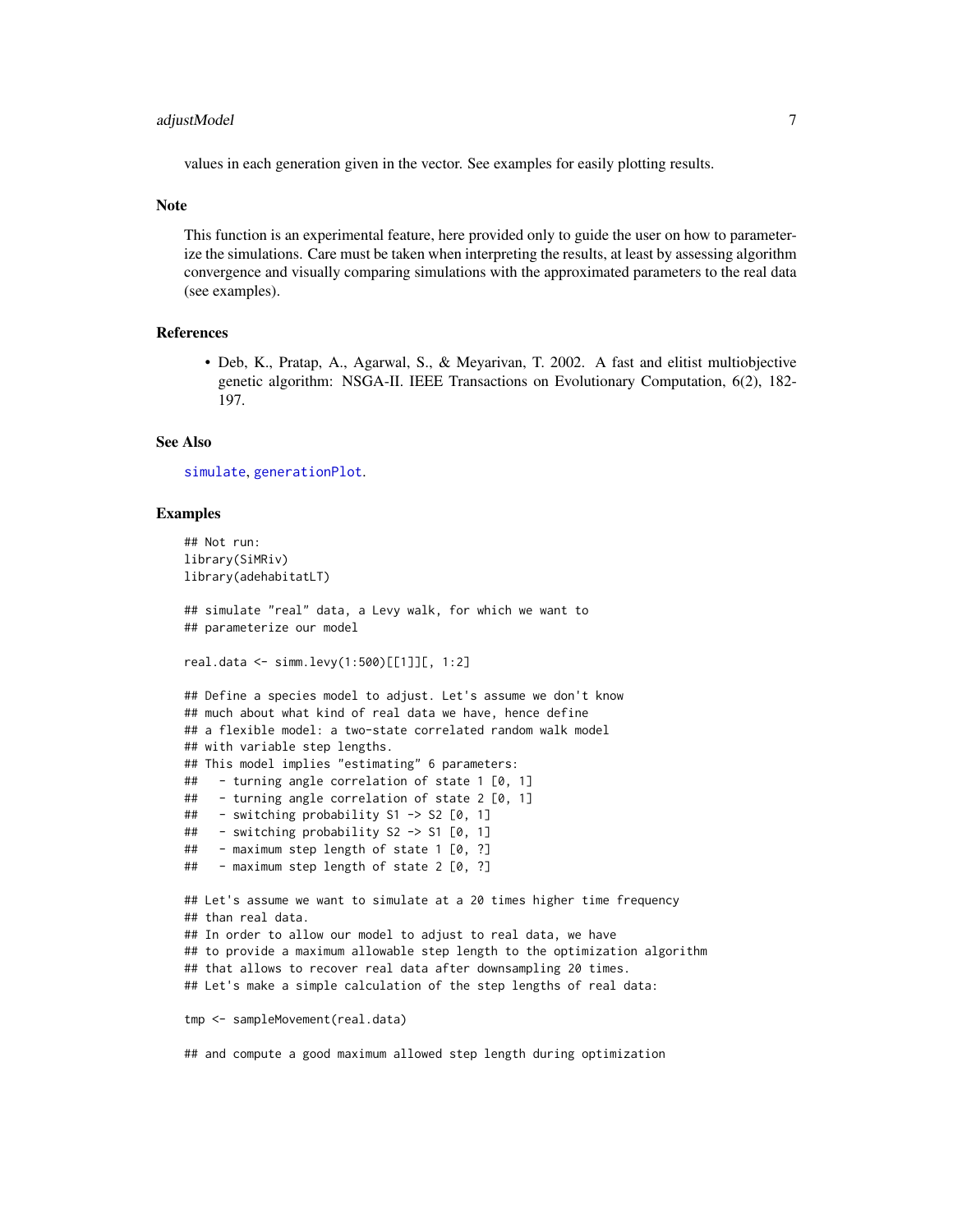#### 8 adjustModel

```
## using the observed maximum divided by 20 (because each real step
## will comprise 20 simulated steps)
max.step.length <- max(tmp$stat[, "steplengths"]) / 20
## and finally build the species model with it.
## Note: "CRW.CRW.sl" is the short name for the model we want,
## as defined above
species.model <- speciesModel("CRW.CRW.sl", steplength = max.step.length)
## now run optimization
sol <- adjustModel(real.data, species.model, resol = 20
, nbins.hist = c(3, 3, 0), step.hist.log = TRUE)
## After finishing, we can extract the input parameters of the optimized
## solutions (100 by default) in the last generation (generation 1000
## by default):
pars <- sol[[length(sol)]]$par
## now we can take the optimized solutions and reconstruct species
## based on them:
optimized.species <- apply(pars, 1, species.model)
## and make some simulations with those optimized species.
## Plot real trajectory
par(mfrow = c(2, 2), mar = c(0, 0, 1, 0))plot(real.data, type = "l", asp = 1, axes = F, main = "Real")
## plot three simulated trajectories with optimized species
for(i in 1:3) {
# remember we want to simulate at a 20 times higher frequency
# so we do 500 (real data) x 20 steps
sim <- simulate(optimized.species[[i]], 500 * 20)
# now we downsample frequency to match real
samp <- sampleMovement(sim, 20)
# and plot the simulated trajectory before and after
# downsampling 20 times.
plot(\text{sim}[, 1:2], type = "1", asp = 1, axes = F, col = "gray", main = "Simulated and downsampled")
lines(samp$relocs, col = "black")
}
## Now plot the evolution of parameters along algorithm's generations.
## This is good to assess whether the final solutions converged
```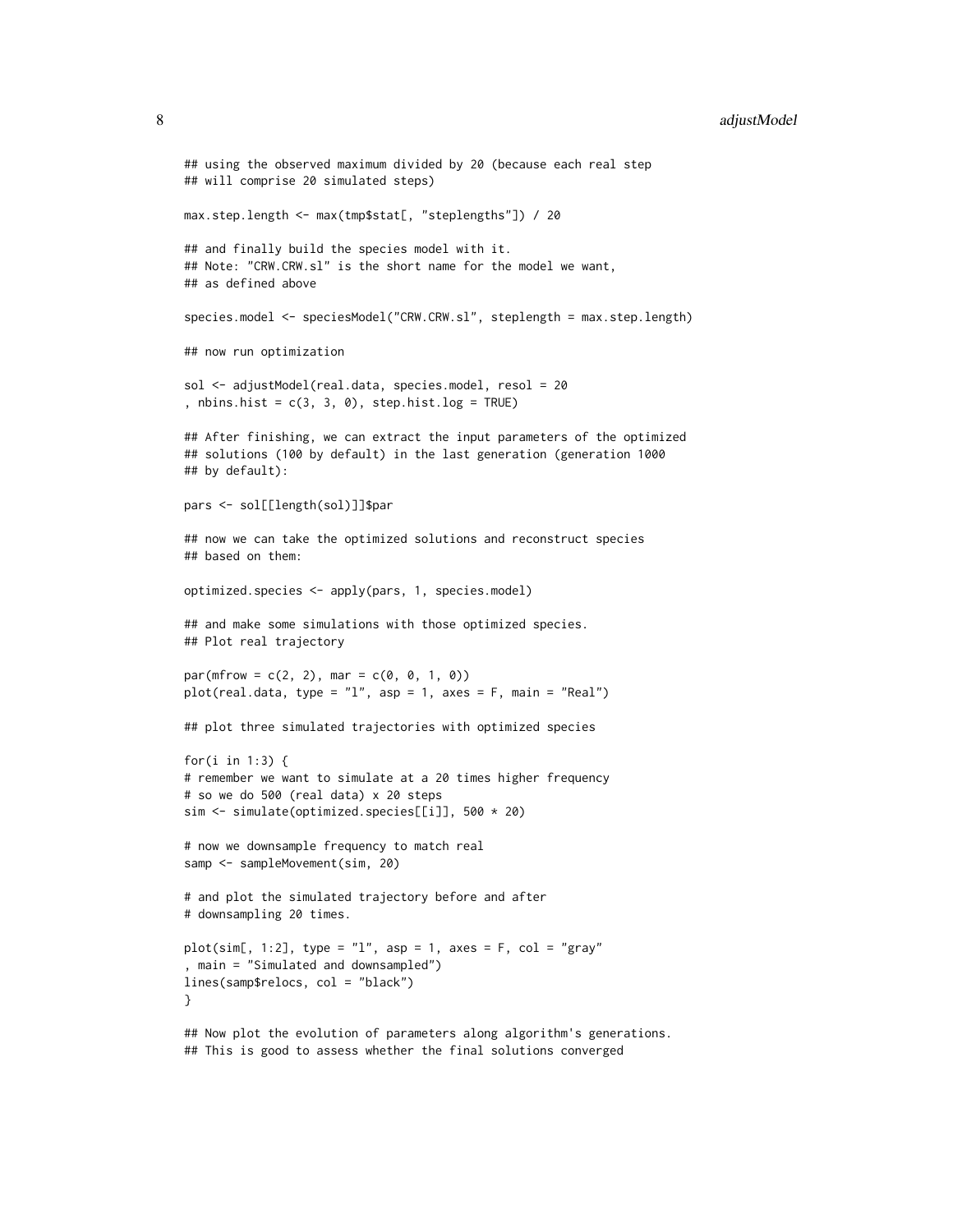#### <span id="page-8-0"></span>Arith-methods 9

```
## but see ?generationPlot for details
generationPlot(sol, species.model)
## End(Not run)
```
<span id="page-8-1"></span>Arith-methods *Shortcuts for defining species movement states*

#### Description

Shortcuts for defining species movement states with the arithmetic operators +,\*.

The + applied to states or species and a number defines the step length of one behavioural state or of all states of a species.

The  $\star$  applied to states or species and a number defines the radius of the perceptual range of one behavioural state or of all states of a species.

Further, states can be combined with + to define multistate movements in a species. See examples.

#### Methods

```
signature(e1 = "list", e2 = "state") Adds one state to a list of states.
```
signature(e1 = "species", e2 = "ANY") Applies the operation to all states in the given species.

signature(e1 = "state", e2 = "list") Adds one state to a list of states.

- signature(e1 = "state", e2 = "numeric") Sets the step length of the given state to the given value.
- signature(e1 = "state", e2 = "state") Combines two states in a list of states to be used with [species](#page-19-1).

#### See Also

[species](#page-19-1), [state](#page-22-1).

#### Examples

```
# define a species with two states
twostatespecies <- species(state.RW() + state.CRW(0.9)
  , transitionMatrix(0.01, 0.02))
# set the perception window radius of both states to 200
# and the step length to 10
twostatespecies <- twostatespecies * 200 + 10
```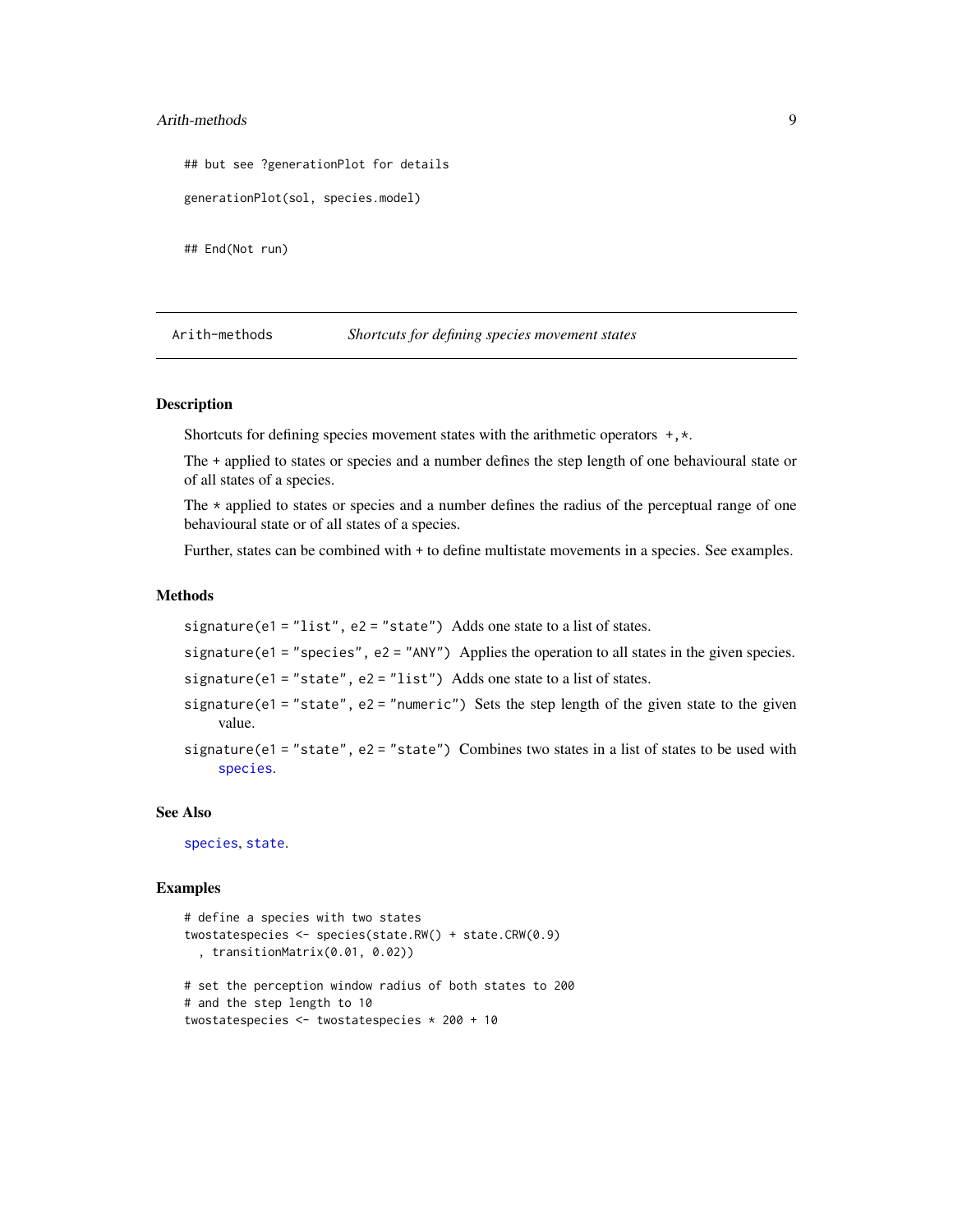<span id="page-9-0"></span>

#### Description

A convenience function to count the values (optionally log-transformed) falling within given equalrange bins.

#### Usage

binCounts(data, range, nbins, log = FALSE)

#### Arguments

| data  | a numeric vector with the data.                                                                                                |
|-------|--------------------------------------------------------------------------------------------------------------------------------|
| range | the closed data range in which to divide bins, as a two-element numeric vector.<br>Values falling outside range are discarded. |
| nbins | the number of bins to split the data. Result is guaranteed to have this number of<br>bins, irrespective of data.               |
| log   | whether or not to log-transform data and ranges before binning.                                                                |

#### Details

This is just a convenience function to simplify the task of couting data in equal bins. The same result could be achieved with hist with the right arguments. It is mostly used internally by [adjustModel](#page-3-1) during the approximation on input parameters, for the computation of objectives.

#### Value

A named vector with the counts of values in each bin.

#### See Also

[adjustModel](#page-3-1).

<span id="page-9-1"></span>generationPlot *Plots input parameter optimization results*

#### Description

Plots the evolution of the optimized solutions (sets of input parameters) along the [adjustModel](#page-3-1) algorithm's generations.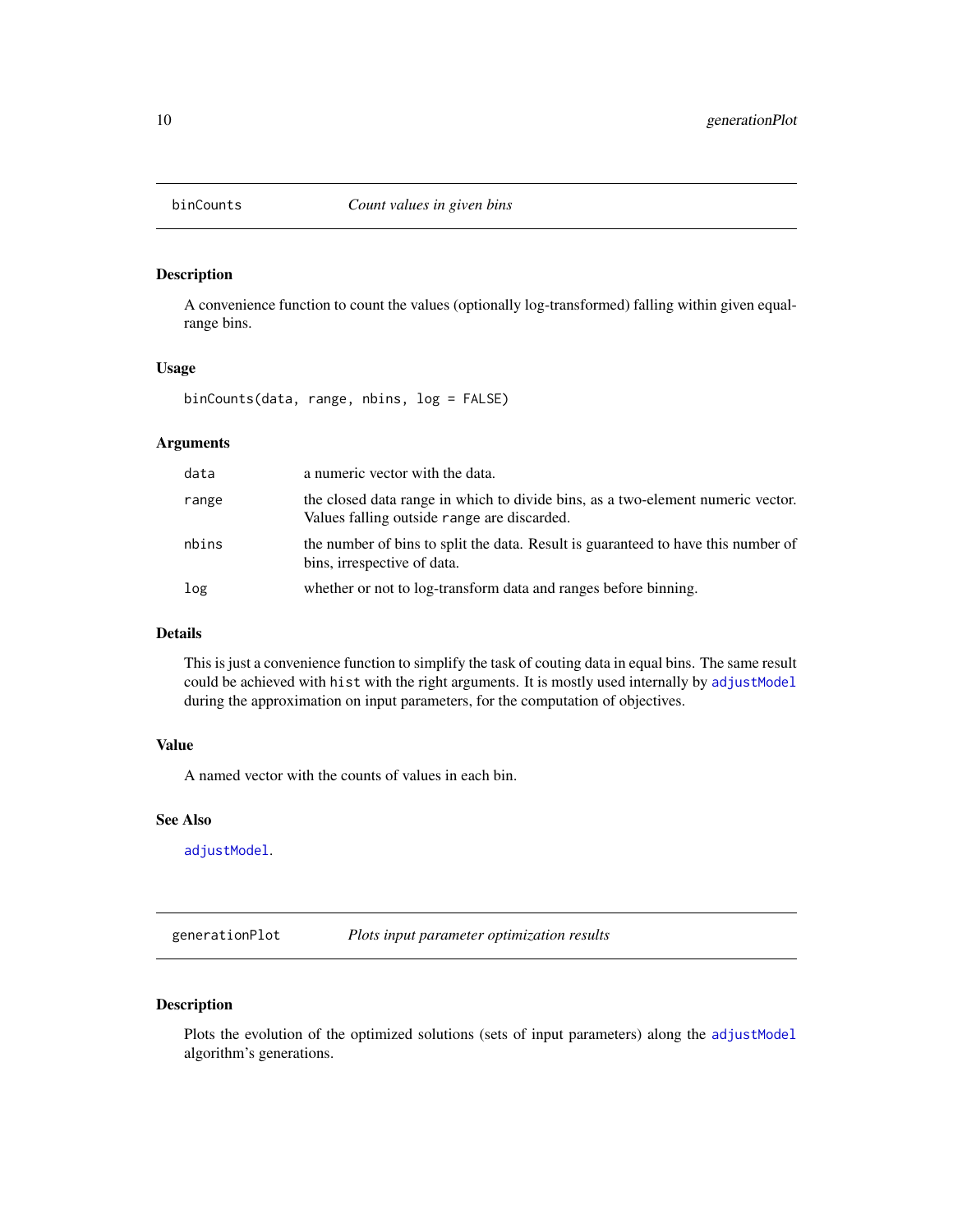#### <span id="page-10-0"></span>generationPlot 11

#### Usage

```
generationPlot(solutions, species.model
 , plot.quantiles = c(0.10, 0.5, 0.90), only.pareto = FALSE
  , show.legend = TRUE, lwd = 1.5, mar = c(2.3, 2.3, 0.2, 2.3)
  , mgp = c(1.2, 0.2, 0), tcl = -0.25, ...)
```
#### Arguments

| solutions      | the result of adjust Model.                                                                                                |
|----------------|----------------------------------------------------------------------------------------------------------------------------|
| species.model  | the species model that was adjusted and that was passed to adjust Model.                                                   |
|                | plot quantiles the three quantiles to plot. The middle is plotted as a solid line, the extremes<br>define the shaded area. |
| onlv.pareto    | whether to display the quantiles only of the Pareto front (TRUE) or of all solutions<br>(FALSE).                           |
| show.legend    | whether to show a legend indicating the correspondence of colors - input param-<br>eters.                                  |
| lwd            | line width to be used to draw the middle quantile (usually the median).                                                    |
| mar, mgp, tcl, |                                                                                                                            |
|                | arguments to pass to par.                                                                                                  |
|                |                                                                                                                            |

#### Details

The generation plot depicts, for each generation of the optimization algorithm, the given quantiles of each input parameter being optimized in the population of solutions. This is not the ideal plot because input parameters are plotted independently, while they are only supposed to make sense in the context of a given solution (i.e. it is the combination of the input parameters that is being optimized, not the parameters in isolation).

Nonetheless, this plot is still a good way to assess whether the final solutions converged to stable values, which can indicate that the algorithm succeeded in replicating the real trajectory provided. However, note that depending on how the problem is formulated, the solutions might not be expected to converge to a single solution "type": for example, there can be two types of solutions, corresponding to two different ways of achieving similar results.

#### Value

Returns, invisibly, a 3-D matrix with the computed quantiles for all input parameters along generations.

#### See Also

[adjustModel](#page-3-1).

#### Examples

## see ?adjustModel for a complete example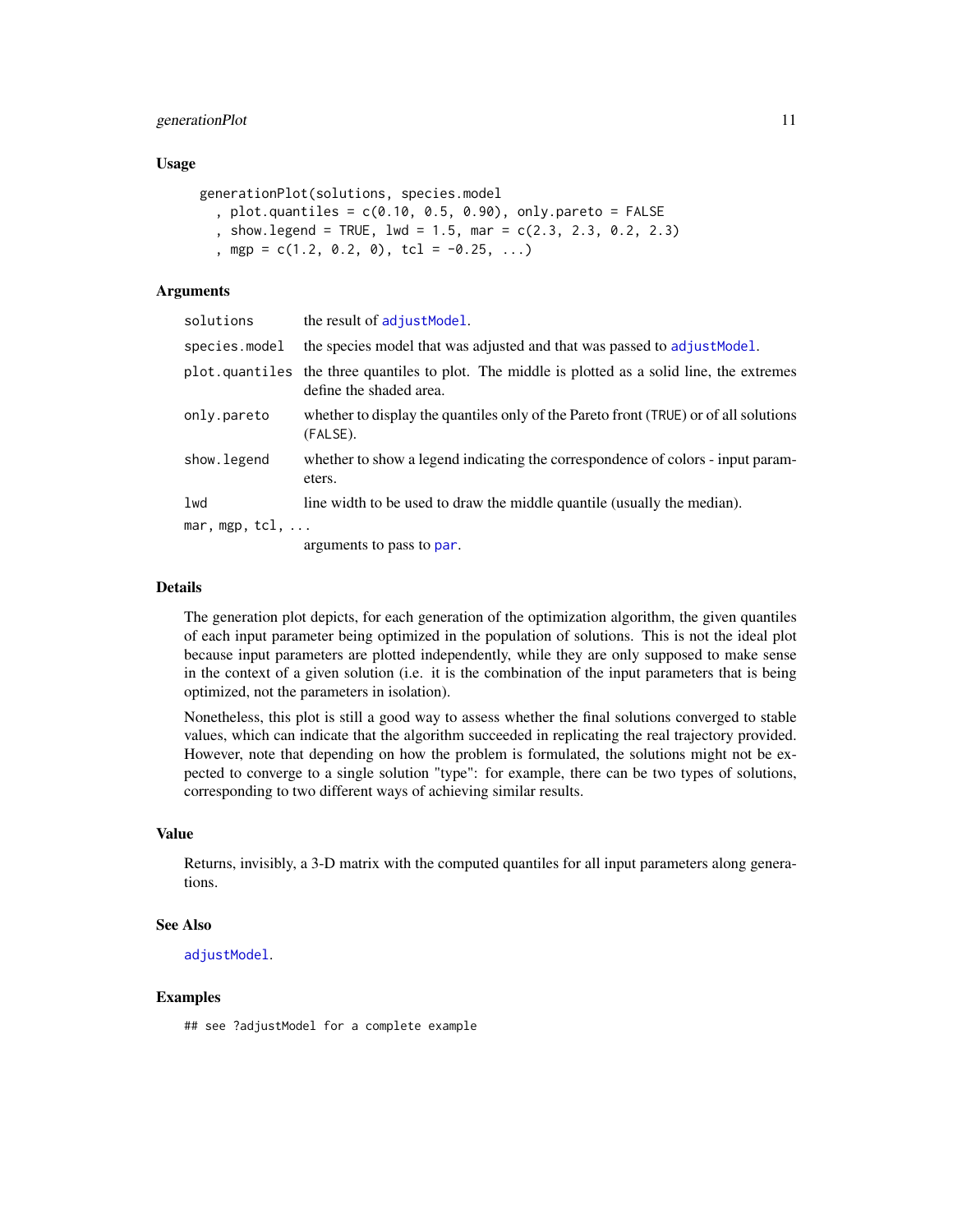<span id="page-11-1"></span><span id="page-11-0"></span>

#### **Description**

Defines the perceptual range to be used in a movement state.

#### Usage

perceptualRange(type = "circular", radius)

#### Arguments

| type   | defines the type of weights that are given to each pixel, according to the distance<br>to its center. One of circular or gaussian. |
|--------|------------------------------------------------------------------------------------------------------------------------------------|
| radius | the radius of the circular perceptual range, or the sigma of the gaussian percep-<br>tual range, in map units.                     |

#### Details

The perceptual range is often defined as the distance (radius) at which the species perceives the environment, based, e.g., on sense of smell, vision, audition, etc. (Lima & Zollner 1996; Powell 2000). In SiMRiv, perceptual range should be seen as the distance (radius) at which the species evaluates the landscape resistance around its current location, influencing species next heading. Perceptual range size can be defined (in meters or other map units) based on available literature (on species perceptual range, or, as its surrogate, species home range size), on expert-based criteria, or be estimated from real data.

A circular range gives equal weight to all pixels, which form a circle centered on current individual's position. A gaussian range gives weights corresponding to a gaussian kernel centered on current individual's position.

#### References

- Lima, S. L., & Zollner, P. A. (1996). Towards a behavioral ecology of ecological landscapes. Trends in Ecology & Evolution, 11(3), 131-135.
- Powell, R. A. 2000. Animal home ranges and territories and home range estimators. In: Research techniques in animal ecology: controversies and consequences, 442. Boitani, L., & Fuller, T. (Eds.). Columbia university press, New York: pp.65-110.

#### See Also

[state](#page-22-1).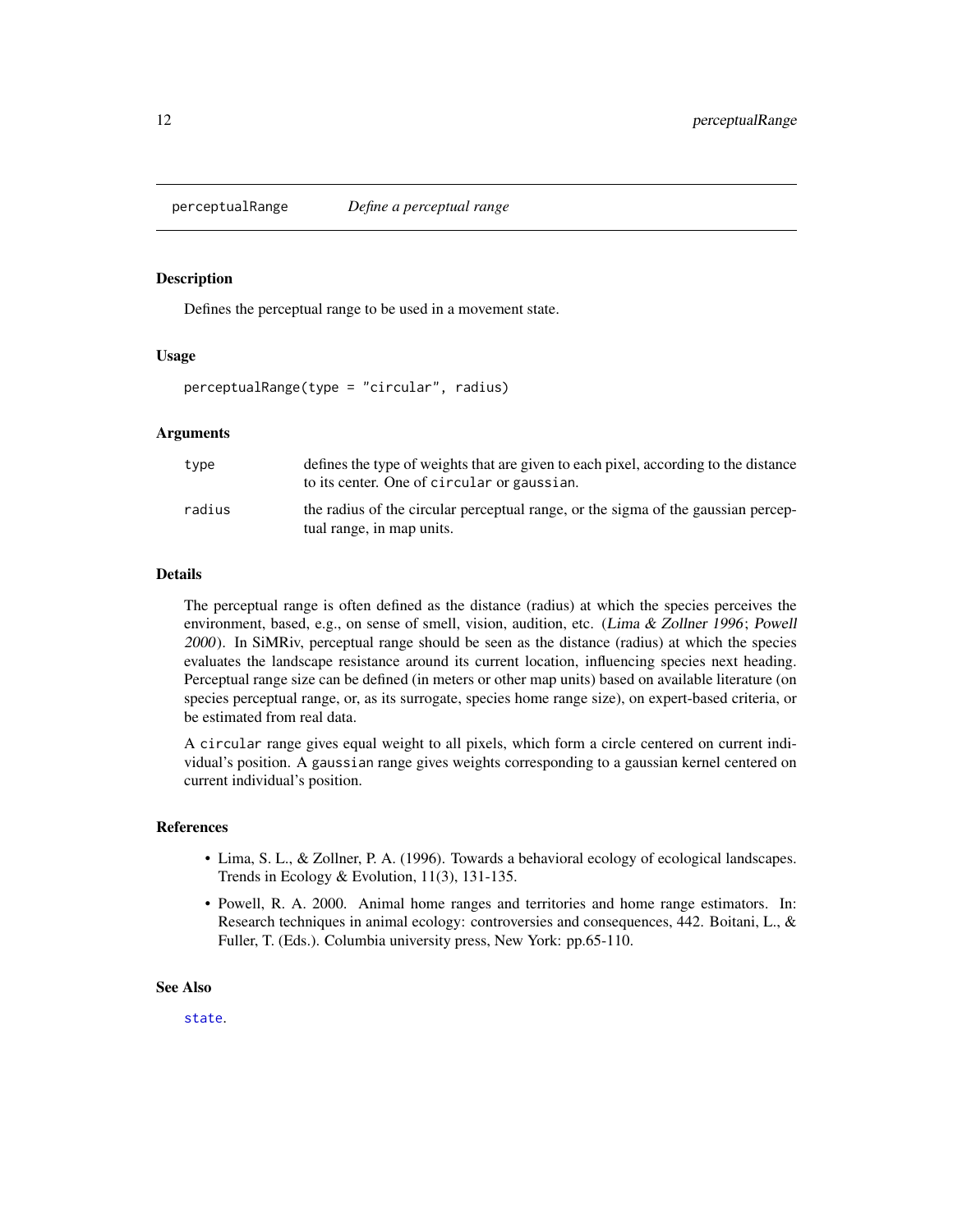<span id="page-12-0"></span>resistanceFromShape *Build resistance raster by combining shapefiles*

#### Description

Creates a resistance raster to be used in simulations, by rasterizing and combining different shapefiles. It is basically a helper function that uses the functions from package [raster-package](#page-0-0) to create and manipulate such raster.

#### Usage

```
resistanceFromShape(shp, baseRaster, res, binary = is.na(field)
, field = NA, background = 1, buffer = NA, margin = 0, mapvalues = NA, extend = TRUE, ...)
```
#### Arguments

| shp        | either a character string specifying the shapefile filename or a shapefile object<br>itself.                                                                                                                                                                                                                                  |
|------------|-------------------------------------------------------------------------------------------------------------------------------------------------------------------------------------------------------------------------------------------------------------------------------------------------------------------------------|
| baseRaster | if provided, a raster onto which to stack the given rasterized shapefile. If not<br>provided, a new raster will be created.                                                                                                                                                                                                   |
| res        | the desired pixel resolution of the raster to be created, when baseRaster is not<br>provided.                                                                                                                                                                                                                                 |
| binary     | if TRUE, the shapefile will be rasterized so that any feature is assigned a value<br>of 0, and the background 1.                                                                                                                                                                                                              |
| field      | either a number in the range $[0-1]$ , in which case it will be assigned to all pixels<br>covered by features of the shapefile; or the name of the numeric shapefile field<br>from which to extract such number; or the name of the factor shapefile field<br>containing classes to map to resistance values (see mapvalues). |
| background | the value in the range $[0-1]$ to assign to all pixels that are not covered by any<br>shapefile feature.                                                                                                                                                                                                                      |
| buffer     | the size of a buffer to build around every shapefile feature before rasterizing.                                                                                                                                                                                                                                              |
| margin     | the margin to leave around the shapefile's extent when rasterizing (i.e. how<br>much to increase shapefile's extent).                                                                                                                                                                                                         |
| mapvalues  | a named vector specifying the resistance value mapping from the classes of<br>field.                                                                                                                                                                                                                                          |
| extend     | set to TRUE to extend baseRaster if the shapefile has a larger extent. If FALSE,<br>the shapefile will be clipped to baseRaster's extent.                                                                                                                                                                                     |
| $\cdots$   | other arguments to pass to rasterize.                                                                                                                                                                                                                                                                                         |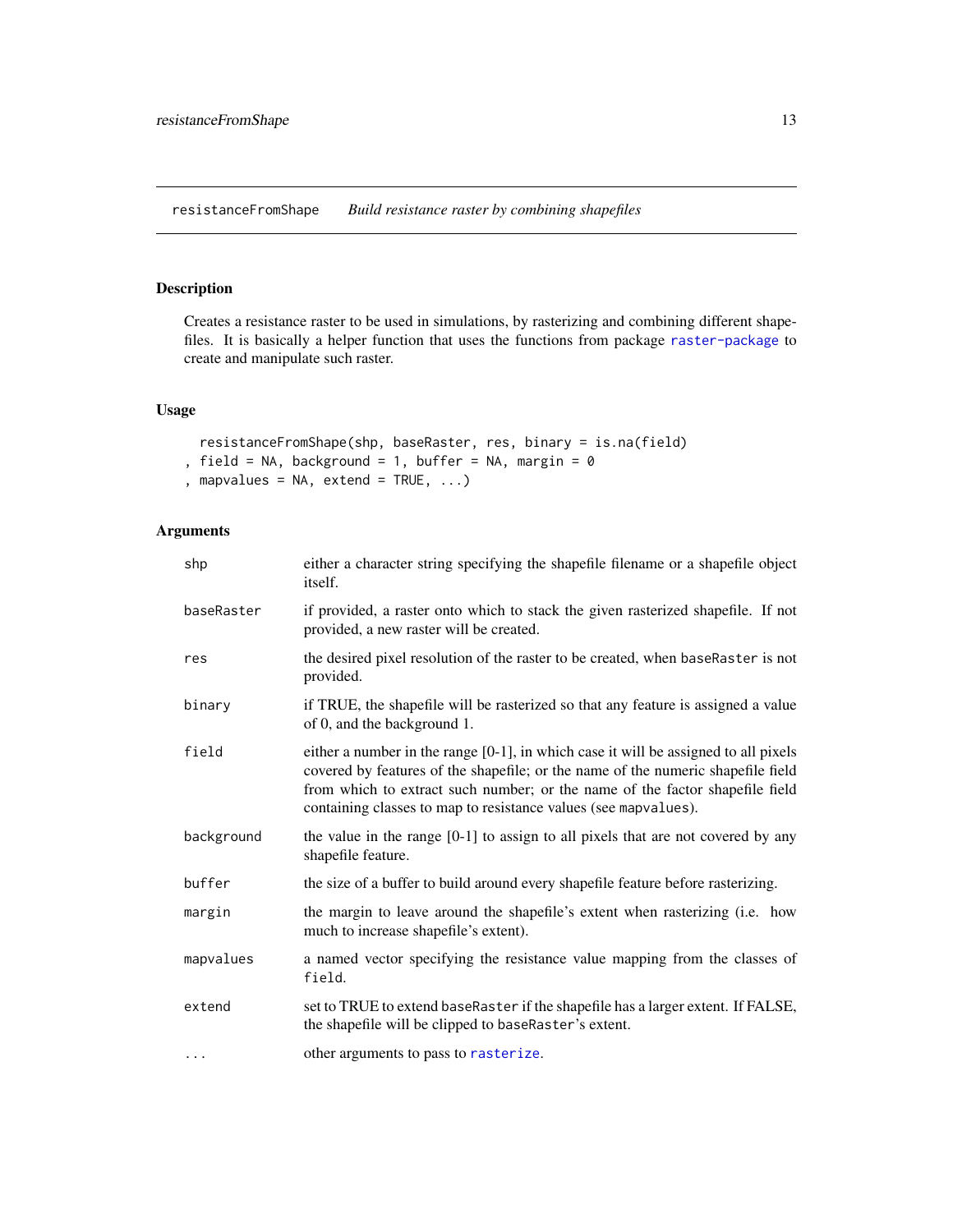#### <span id="page-13-0"></span>Details

This function rasterizes the given shapefile using provided options and optionally stacks it onto the provided baseRaster. The produced raster does not contain NAs and all values are in the range [0, 1]. All the areas of the raster for which data is not provided are assigned the value of background.

When combining a shapefile to an existing baseRaster, only the areas covered by features are updated in the base raster; all the remaining areas are left with the original values of baseRaster. If the shapefile to combine has a larger extent than baseRaster, those extra pixels will be assigned the background value defined for the shapefile (not use the original background of baseRaster).

#### Value

The resistance raster, an object of class [RasterLayer-class](#page-0-0).

#### See Also

[simulate](#page-15-1).

#### Examples

```
## Example taken from the vignette; see the vignette
## for more details and examples.
## In this example we read a land cover shapefile and
## assign resistance values based on each polygon's
## land cover class (provided in the field 'coverclass')
landcover <- resistanceFromShape(
 system.file("doc/landcover.shp", package="SiMRiv")
  , res = 150, field = "coverclass", mapvalues = c(
    "forest" = 0.5, "urban" = 1, "dam" = 0, "shrubland" = 0.75), background = 0.95)
## We then combine it with a river network from another
## shapefile, assigning a value of 0 to all rivers
river.landcover <- resistanceFromShape(
  system.file("doc/river-sample.shp", package="SiMRiv")
  , baseRaster = landcover, buffer = 100, field = 0
  , background = 0.95, margin = 1000)
plot(river.landcover, axes = FALSE, mar = c(0, 0, 0, 2))
```
river *Sample River Network in Raster Format*

#### **Description**

This is a RasterLayer object representing a river network, with a 30 meter pixel size.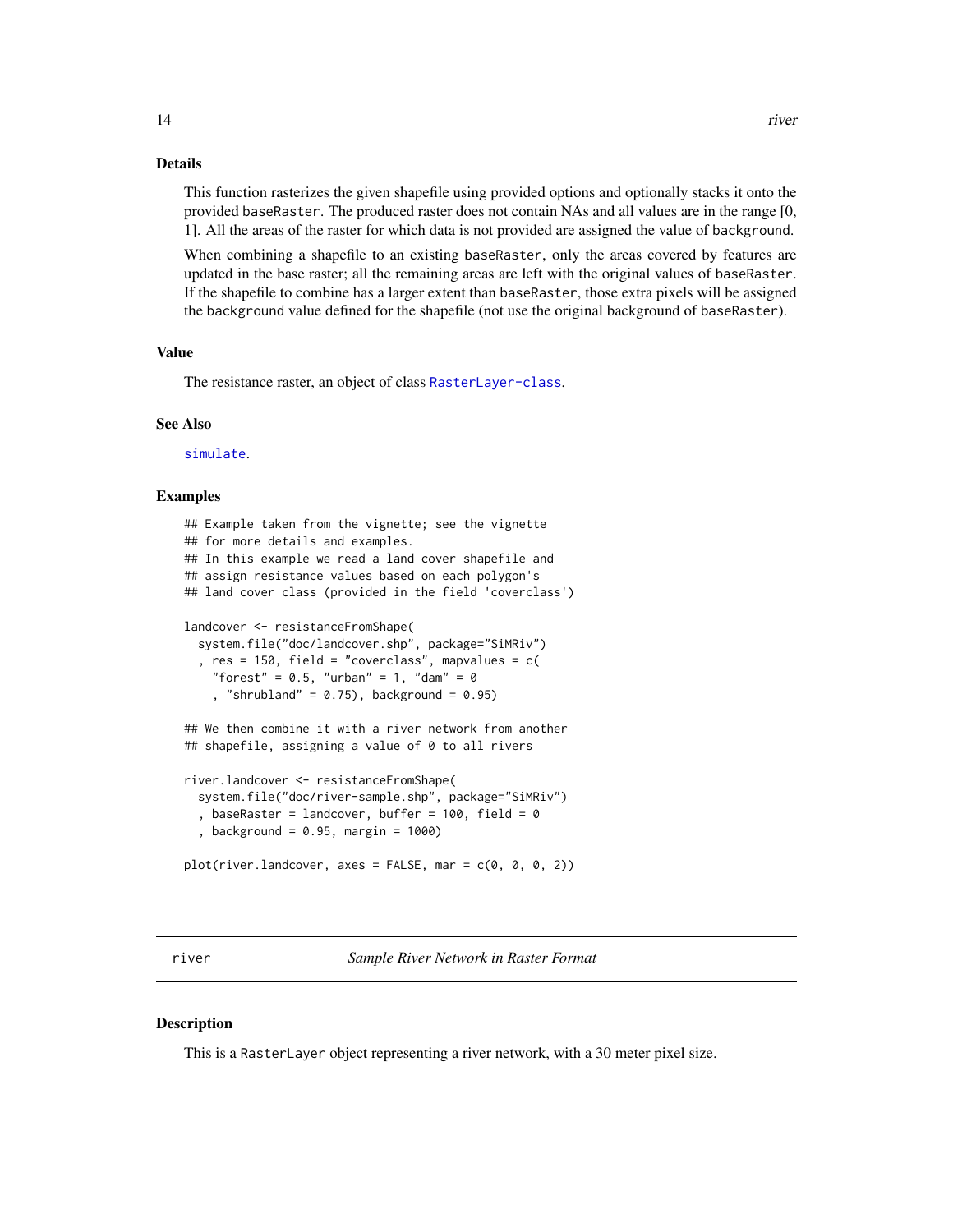#### <span id="page-14-0"></span>sampleMovement 15

#### Usage

river

#### Format

A RasterLayer object (package raster)

<span id="page-14-1"></span>sampleMovement *Resample a simulated movement and compute step-wise statistics*

#### Description

Resamples a movement simulated with the function [simulate](#page-15-1) to a lower temporal resolution (frequency). Simultaneously, computes step length, turning angles (Turchin 1998) and accumulated resistance for each resampled step, assuming that a straight line connects each re-sampled location.

#### Usage

```
sampleMovement(relocs, resolution = 1, resist = NULL)
```
#### Arguments

| relocs     | the simulated movement, an object returned by simulate. NOTE: currently this<br>is only implemented for simulations of single individuals. |
|------------|--------------------------------------------------------------------------------------------------------------------------------------------|
| resolution | movement will be resampled every this number of time ticks. If 1, no resampling<br>is done (but metrics are computed).                     |
| resist     | a landscape resistance raster, usually the same that was used in simulate                                                                  |

#### Details

This function mimics what happens in real world movement data: it resamples the simulated movement (which is supposed to be infinitesimal) into a lower temporal resolution, so that it is comparable to real world field data (e.g. telemetry data). During the process, it computes, for each resampled step:

- the step length
- the turning angle
- the accumulated resistance along the step, assuming a straight line is taken from start to end

#### Value

A list with the components relocs and stats.

relocs contains the resampled positions, stats contains the metrics for each step (which has N-2 rows because of the turning angles).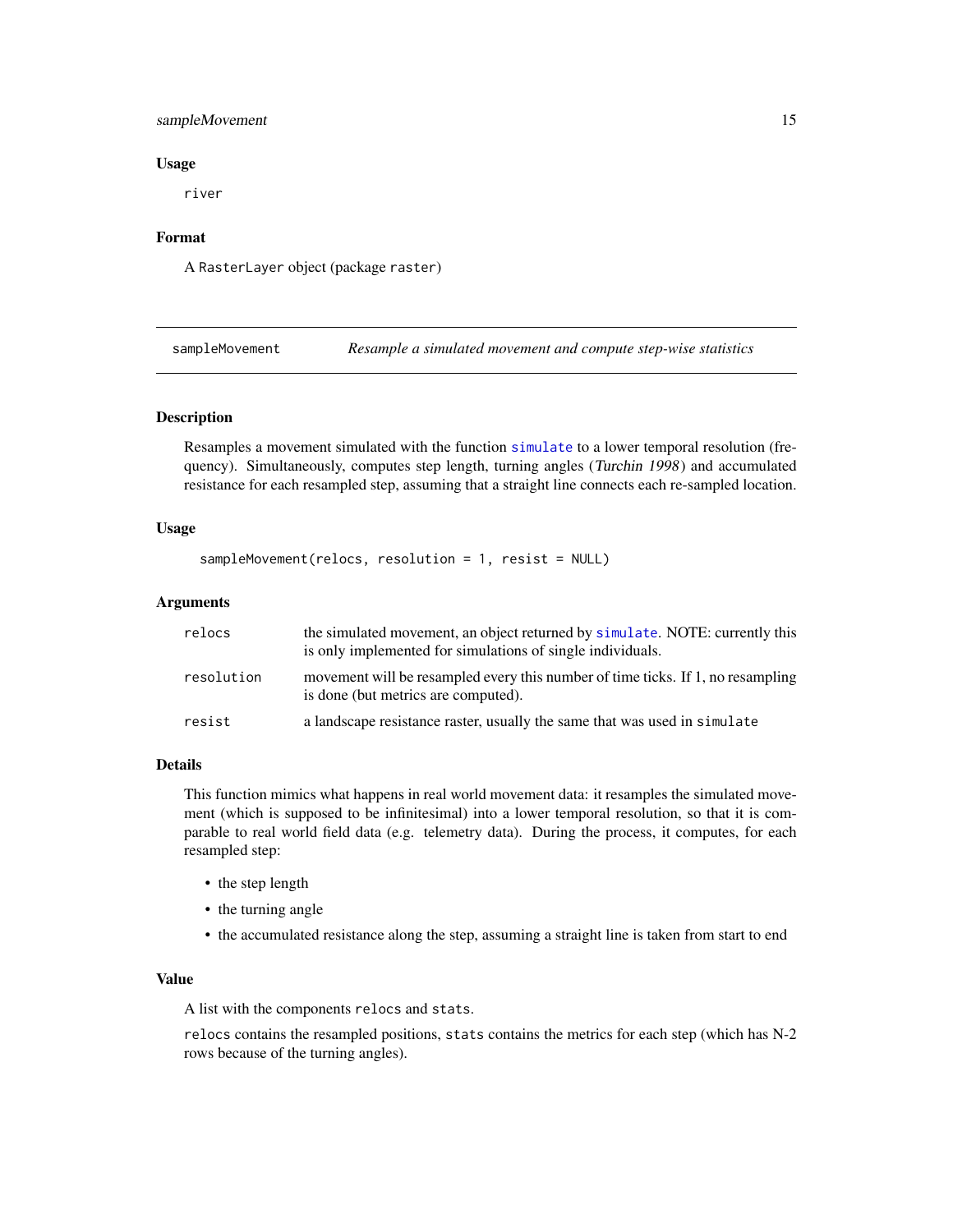#### Note

These metrics are only meaningful for resolution » 1, otherwise they are just a consequence of the simulation input parameters.

#### References

• Turchin, P. 1998. Quantitative analysis of movement: measuring and modeling population redistribution in animals and plants (Vol. 1). Sinauer Associates, Sunderland, MA.

#### See Also

[simulate](#page-15-1).

#### Examples

```
library(SiMRiv)
LevyWalker <- species(
  state.RW() + state.CRW(0.99),
  trans = transitionMatrix(0.005, 0.02))
sim <- simulate(LevyWalker, 10000)
resamp <- sampleMovement(sim, 50)
plot(sim, type="l", asp=1, col = "#777777")
lines(resamp$relocs, col = "red")
```
<span id="page-15-1"></span>simulate *Simulate movements in river networks, homogeneous, or heterogeneous landscapes*

#### Description

Performs fast and spatially-explicit simulation of multi-state random movements (Morales et al. 2004, McClintock et al. 2012) of individuals created with the function [species](#page-19-1) in an optional landscape resistance raster.

#### Usage

simulate(individuals, time, coords = NULL , states = NULL, resist = NULL, angles = NULL , start.resistance)

#### Arguments

| individuals | a species or a list of N species whose movements are to be simulated                   |
|-------------|----------------------------------------------------------------------------------------|
| time        | the number of time steps to be simulated                                               |
| coords      | a N $\ge$ 2 matrix giving the initial coordinates of the simulation, for each individ- |
|             | ual. Can be a vector of the form $c(x, y)$ if only one individual is provided.         |

<span id="page-15-0"></span>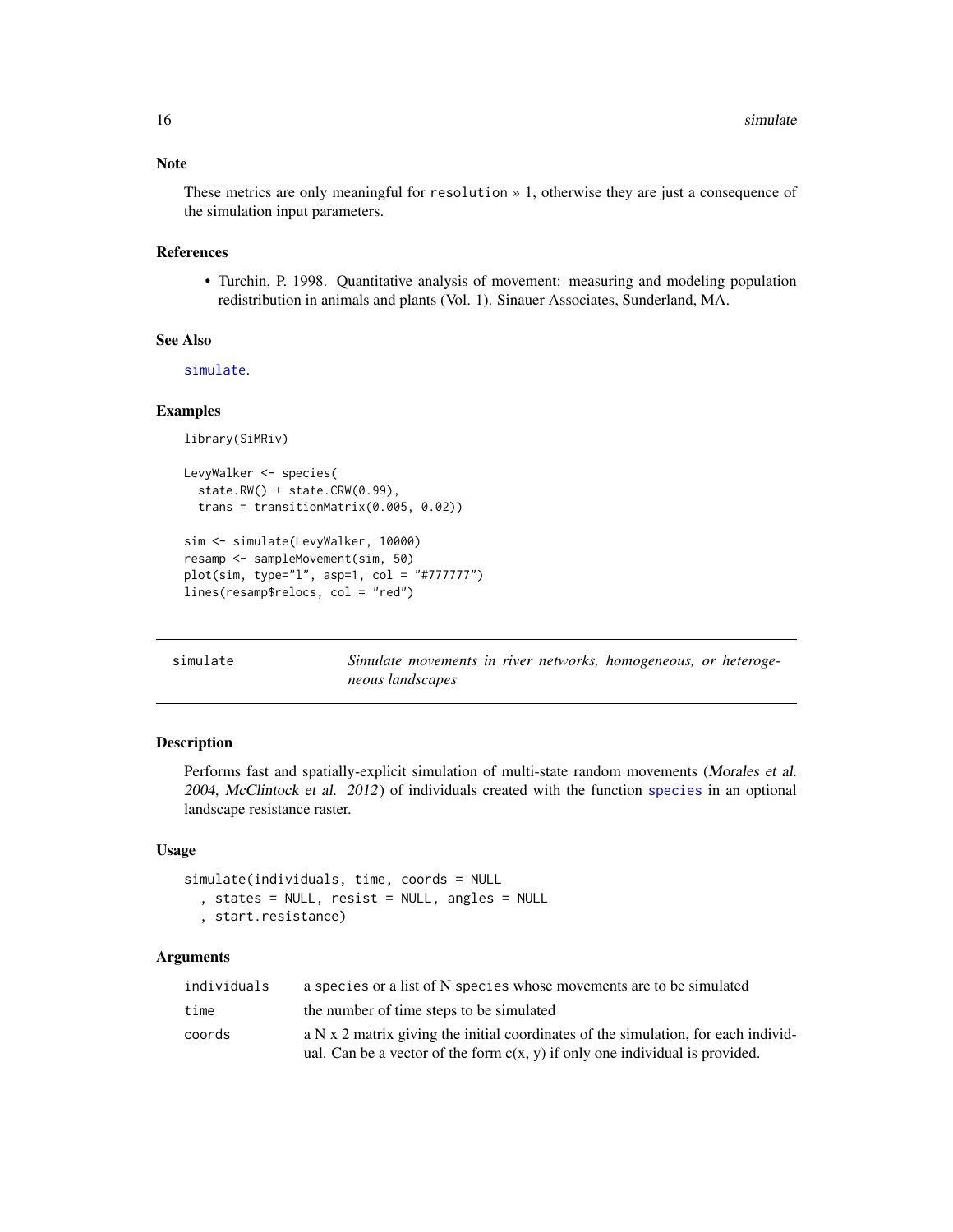#### <span id="page-16-0"></span>simulate the contract of the contract of the contract of the contract of the contract of the contract of the contract of the contract of the contract of the contract of the contract of the contract of the contract of the c

| resist           | an optional landscape resistance raster of class RasterLayer. If not provided,<br>movements are simulated in an homogeneous environment.                                   |
|------------------|----------------------------------------------------------------------------------------------------------------------------------------------------------------------------|
| angles           | an optional numeric vector of length N defining the initial heading of each indi-<br>vidual, in radians. Zero is north and angles increase clockwise.                      |
| start.resistance |                                                                                                                                                                            |
|                  | an optional scalar in the range $[0, 1]$ giving the maximum resistance value in<br>which the individuals are allowed to start, if coords is NULL and resist is<br>provided |
| states           | Not implemented yet. An optional numeric vector of length N defining the initial<br>state of each individual.                                                              |

#### Details

Performs a mechanistic simulation of the movement of the given individual/s (when more than one individual is given, their movements are simulated simultaneously) in the given landscape raster defining physical resistance values. At present, multiple individuals do not interact, but in the upcoming version it will be possible to define positive and negative interactions between simulated individuals, thus accounting for spatial bias.

The simulation runs in a series of micro-steps, and is intended to be a high-resolution simulation (which can be later sampled with [sampleMovement](#page-14-1) to emulate real field data, e.g. telemetry data).

In summary, at each micro-step the individual chooses a random direction which is based on the previous step heading and in the resistance context at the current position, such that it will avoid heading to areas with high resistance. This evaluation depends on the individual's perceptual range in the current movement state. At each step, a test to see if the individual changes its state is also performed, based on the provided [transitionMatrix](#page-23-1). Each state may have its own perceptual range, step length and angular correlation (with previous step heading). It's up to the user the definition of these values (e.g., expert- or literature-based), but we provide an experimental function to numerically approximate these values from real data, see [adjustModel](#page-3-1).

In more detail, in each of the time steps, the procedure is as follows:

- 1. Draw state for the current step according to state transition matrix and previous state
- 2. Compute empirical probability density for changing heading, from the landscape raster values around current position (resistance component). See details below.
- 3. Compute probability density for changing heading, given the previous step heading and correlation defined in the current state (correlated walk component)
- 4. Intersect the resistance component with the correlated walk component to make a compound probability density for changing heading
- 5. Draw the new heading from the probability density distribution computed above
- 6. Compute the length of the step that will be taken as a fraction of current step's defined length proportional to mean resistance of the starting and ending points in the chosen heading
- 7. Move to the new position, defined by the drawn heading and length of step.

#### Details of the simulation algorithm: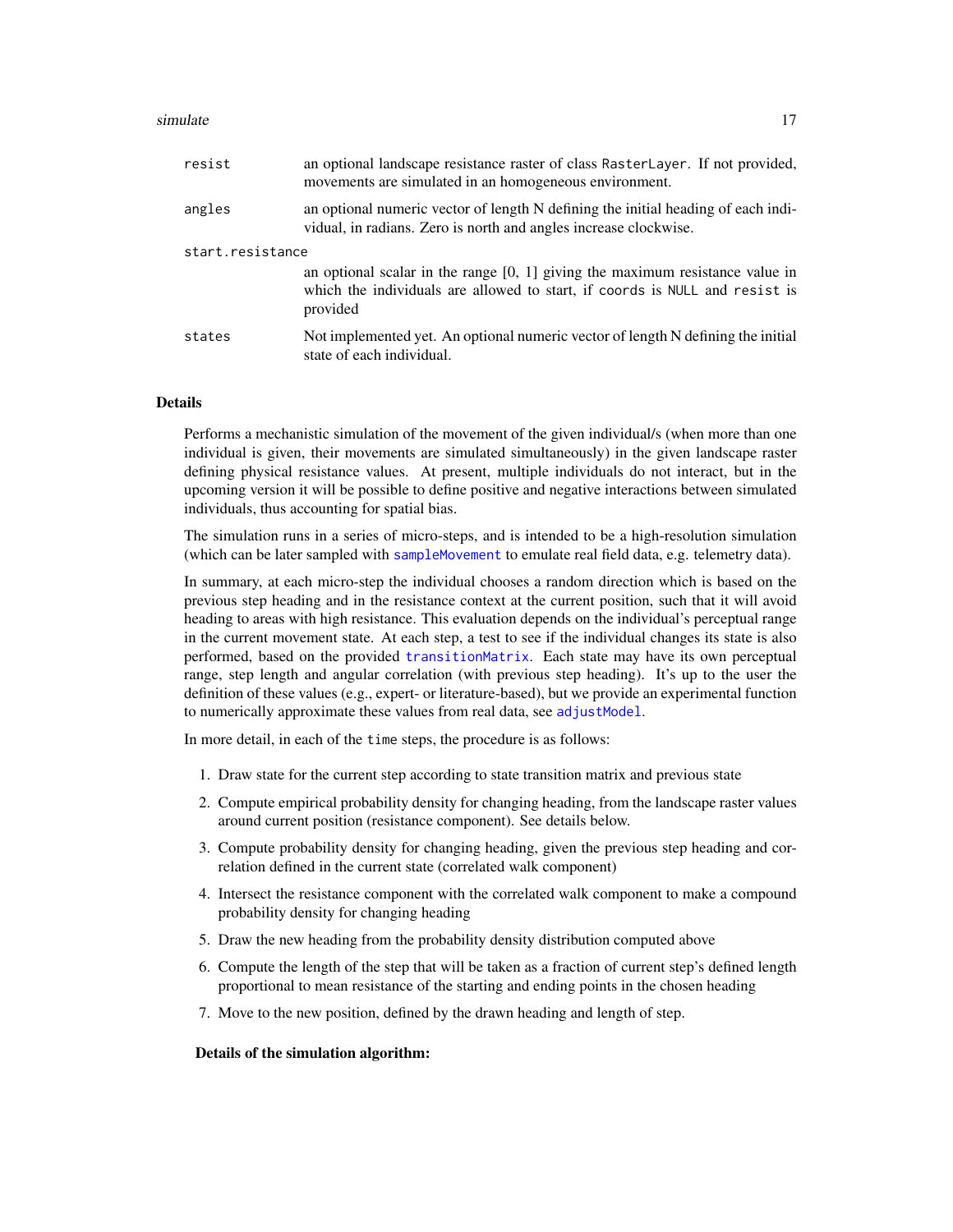<span id="page-17-0"></span>*The landscape resistance raster:* This raster represents the amount of physical resistance that is offered to the simulated individuals. The values must be between 0 (no resistance) and 1 (infinite resistance). In the future, other types of rasters can be provided, for example rasters for resource availability, habitat suitability and points of attraction/repulsion, allowing to conduct simulations with various types of spatial bias.

A careful choice of pixel size must be taken for the resistance raster. If rasterizing from vector lines (e.g. river network), please be sure to adjust the pixel size so that there are no gaps between river pixels and all pixels of the river are connected orthogonally.

*The empirical probability density:* The empirical probability density for a given point (resistance component) is computed by summing the 1 -resistance values along a set of discrete radial lines departing from that point, forming a circle. The length of the lines (i.e. radius) and weighting given to each pixel are defined in the current state's perceptual range. The sums are packed and used as the circular empirical distribution of the resistance component. This will be crossed with the correlated walk component to yield the final empirical probability distribution from which heading will be drawn.

#### Value

A matrix with 3 columns for each simulated individual, in the order x1, y1, state1, x2, y2, state2, ...; and the same number of rows as the simulation length (given by time).

#### Note

The structure of the returned object will change in the upcoming version.

#### References

- McClintock, B. T., King, R., Thomas, L., Matthiopoulos, J., McConnell, B. J., & Morales, J. M. 2012. A general discrete-time modeling framework for animal movement using multistate random walks. Ecological Monographs, 82(3), 335-349.
- Morales, J. M., Haydon, D. T., Frair, J., Holsinger, K. E., & Fryxell, J. M. 2004. Extracting more out of relocation data: building movement models as mixtures of random walks. Ecology, 85(9), 2436-2445.
- Sims, D. W., Southall, E. J., Humphries, N. E., Hays, G. C., Bradshaw, C. J., Pitchford, J. W., ... & Morritt, D. 2008. Scaling laws of marine predator search behaviour. Nature, 451(7182), 1098-1102.
- Turchin, P. 1998. Quantitative analysis of movement: measuring and modeling population redistribution in animals and plants (Vol. 1). Sinauer Associates, Sunderland, MA.

#### See Also

[species](#page-19-1), [sampleMovement](#page-14-1), [adjustModel](#page-3-1).

#### Examples

library(SiMRiv)

## A classic: simple random walk (Brownian motion) (Turchin 1998) ## i.e. single-state uncorrelated movement in an homogeneous landscape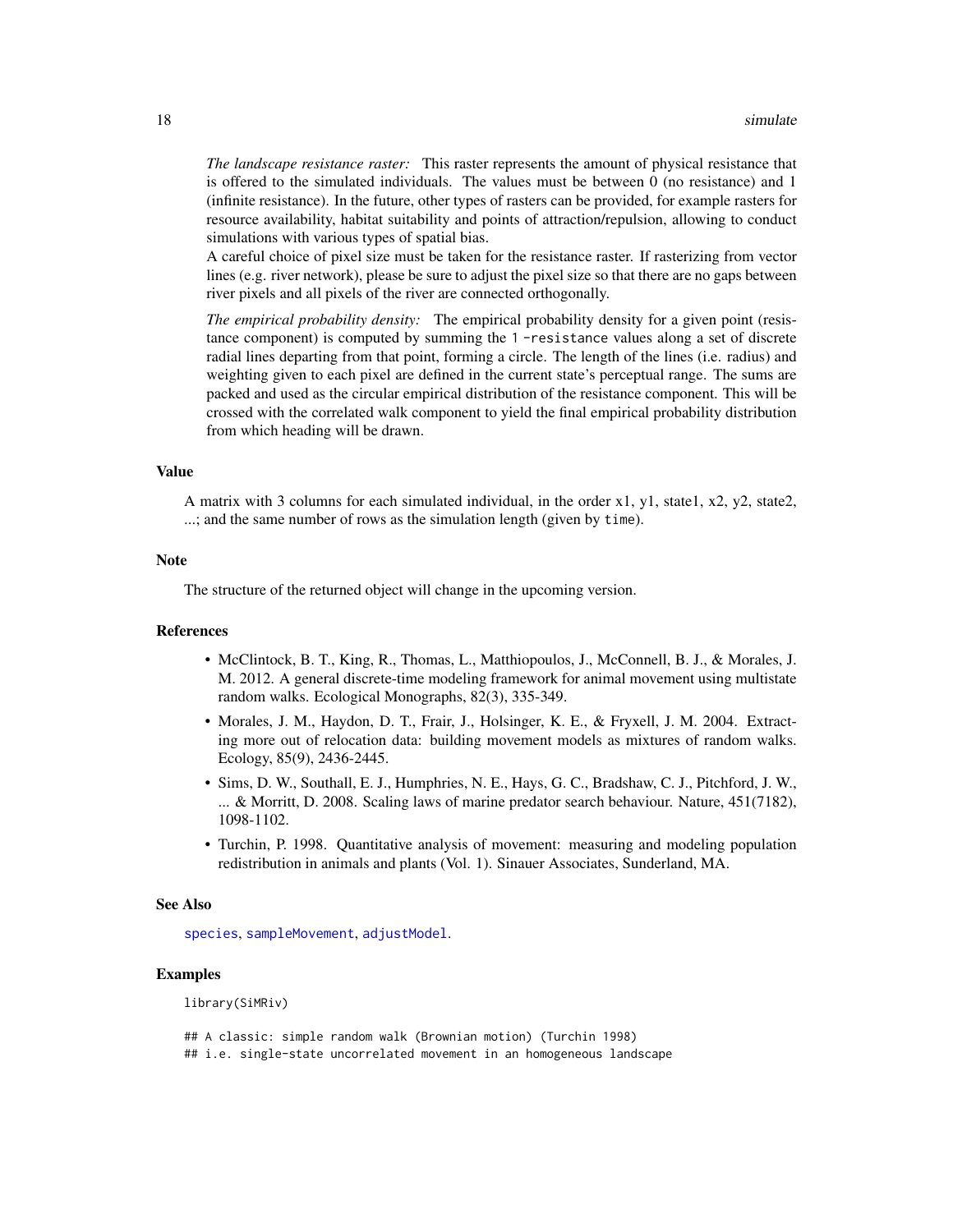#### simulate the contract of the contract of the contract of the contract of the contract of the contract of the contract of the contract of the contract of the contract of the contract of the contract of the contract of the c

```
######################################################################
## a single state, other parameters set to defaults
rand.walker <- species(state.RW())
sim <- simulate(rand.walker, 10000)
plot(sim, type="l", asp=1)
## two random walkers
#####################
sim <- simulate(list(rand.walker, rand.walker), 10000)
plot(sim[,1:2], type="l", asp=1, xlim=range(sim), ylim=range(sim), col=2)
lines(sim[,4:5], col=3)
## Another classic: Levy walk-like movement (e.g. Sims et al. 2008)
## i.e. two-state movement: composition of small-scale random walks
## with bursts of longer, correlated random walks
###################################################################
LevyWalker <- species(
    state.RW() + state.CRW(0.99),
    transitionMatrix(0.005, 0.02))
sim <- simulate(LevyWalker, 10000)
plot(sim, type="l", asp=1)
## Linear habitats, e.g. fish in a river network
################################################
## load sample river raster in a fish's perspective,
## i.e. resistance is 0 within the river, 1 otherwise.
data(river)
## let's try a Levy-like movement in a river network
## note: perceptual range radii and step lengths must be
## adequate to the raster resolution!
LevyWalker <- species(list(
    state(0, perceptualRange("cir", 100), 10, "RandomWalk")
    ,state(0.97, perceptualRange("cir", 500), 20, "CorrelatedRW")
), transitionMatrix(0.005, 0.001))
## NOTE: the following lines do exactly the same as above, but
## using the more convenient arithmetic operator shortcuts
LevyWalker <- species(
(state.RW() * 100 + 10) + (state.CRW(0.97) * 500 + 20), transitionMatrix(0.005, 0.001))
sim <- simulate(LevyWalker, 20000, resist = river
    , coords = c(280635, 505236))
```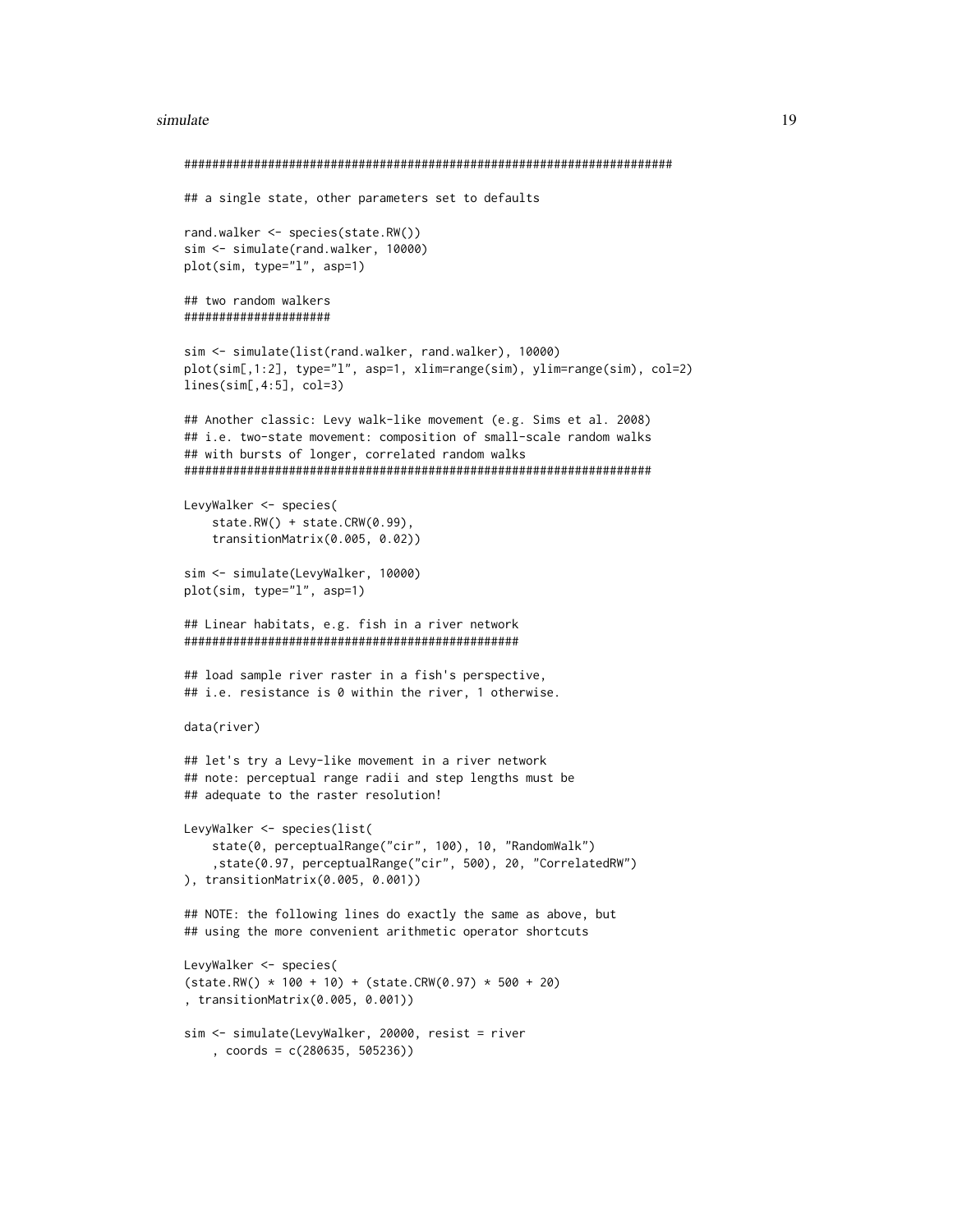```
## plot movement; we use a high-res TIFF so that it
## can be viewed in detail
## Not run:
tiff("movement.tif", wid=5000, hei=5000, comp="lzw")
par(max = c(0, 0, 0, 0))plot(river, asp = 1, col = gray(seq(1, 0.5, len = 2))
    , ylim = range(sim[,2]), xlim = range(sim[,1]), axes = FALSE)
lines(sim, lwd = 2, col = "#0000ffcc")dev.off()
## End(Not run)
## if we want the kernel density overlaid,
## uncomment these and put before dev.off()
# library(ks)
# d <- kde(sim[,1:2])
# plot(d, disp = "image", add=TRUE
# , col = rgb(1, 0, 0, seq(0, 1, len = 15)))
```
<span id="page-19-1"></span>

```
species Create a species
```
#### Description

Creates a species, characterized by one or more behavioral states, to be simulated with function [simulate](#page-15-1).

#### Usage

```
species(states, trans = transitionMatrix(), name = "<unnamed>"
  , resistanceMap = NULL)
```
#### Arguments

| states        | a list of states characterizing the behavior of the species, or a single state, for<br>simple movements                                                                                                      |
|---------------|--------------------------------------------------------------------------------------------------------------------------------------------------------------------------------------------------------------|
| trans         | a square state transition matrix, defining the probability of changing between<br>states. For convenience, use the function transitionMatrix. Can be omitted<br>if this species has a single-state movement. |
| name          | the name of the species                                                                                                                                                                                      |
| resistanceMap | not used. Will be implemented in future versions.                                                                                                                                                            |

#### Details

The rows and columns of the transition matrix correspond in the same order to the list of states. The matrix is not symmetric, and is read along the rows, i.e. the probability of changing from state 2 to state 1 is located in row 2, column 1; hence rows must sum to 1 but columns not.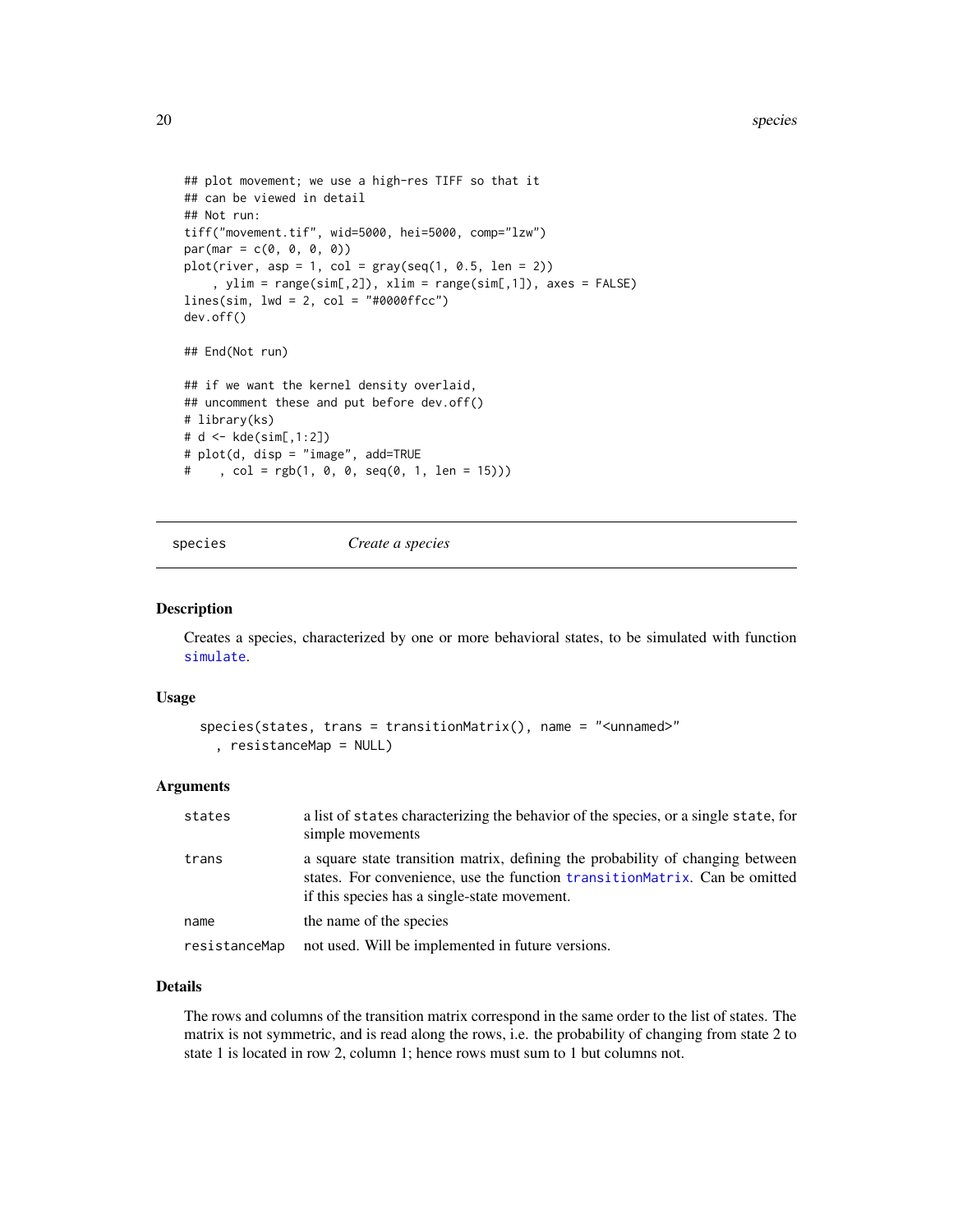#### <span id="page-20-0"></span>speciesModel 21

#### Value

An object of class species.

#### See Also

[simulate](#page-15-1), [perceptualRange](#page-11-1), [state](#page-22-1), [transitionMatrix](#page-23-1), [Arith-methods](#page-8-1).

#### Examples

```
## example from 'simulate'
## note: perceptual range radii and step lengths must be
## adequate to the raster resolution!
LevyWalker <- species(
(state.RW() * 100 + 10) + (state.CRW(0.97) * 500 + 20), transitionMatrix(0.005, 0.001))
```
speciesModel *Defines a species model to adjust to a real trajectory*

#### Description

The sole purpose of this function is to be used in conjunction with [adjustModel](#page-3-1). It is used to tell the optimization algorithm which parameters are to be approximated, and which are constant.

#### Usage

```
speciesModel(type, perceptual-range = 0, steplength = 1, prob.upperbound = 0.5, max.concentration = 0.99)
```
#### Arguments

| type              | the type of movement to "fit". One of CRW, RW.CRW, CRW.CRW, RW.CRW.sl,<br>CRW.CRW.sl                                                                                                                                                                 |
|-------------------|------------------------------------------------------------------------------------------------------------------------------------------------------------------------------------------------------------------------------------------------------|
| perceptual.range  |                                                                                                                                                                                                                                                      |
|                   | the perceptual range for all states.                                                                                                                                                                                                                 |
| steplength        | the fixed step length for fixed step length types CRW, RW.CRW, CRW.CRW or the<br>maximum allowed value for variable step length types RW.CRW.sl, CRW.CRW.sl,<br>CRW.CRW.CRW.sl and CRW.RW.Rest.sl.                                                   |
| prob.upperbound   |                                                                                                                                                                                                                                                      |
|                   | the maximum allowed value for the state switching probabilities. The default is<br>0.5 because very high state switching probabilities don't make much sense from<br>a biological point of view.                                                     |
| max.concentration |                                                                                                                                                                                                                                                      |
|                   | the maximum allowed value for the turning angle concentration parameter for<br>CRWs $[0, 1]$ . By default it is set to 0.99 because values higher than this (for<br>technical reasons) result in straight line paths, which is a technical artifact. |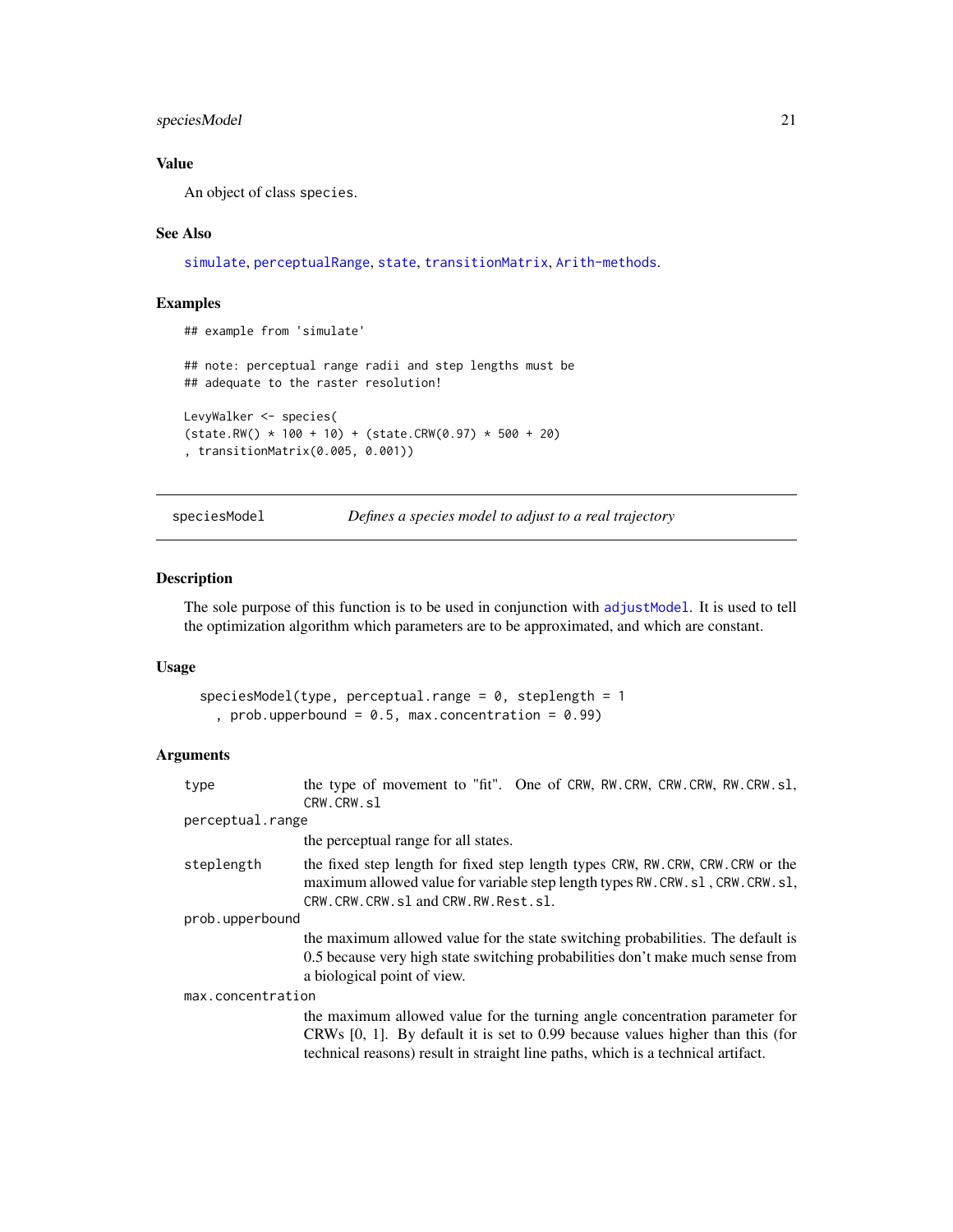#### <span id="page-21-0"></span>Details

This function defines the type of movement to be adjusted with [adjustModel](#page-3-1). Before choosing the type, it is good practice to plot the real trajectory and visually assess which would be the most adequate model to try. Currently included movement types are:

- CRW: single state CRW, fixed step length (1 parameter)
- RW.CRW: two state RW/CRW, fixed step length (3 parameters)
- CRW.CRW: two state CRW/CRW, fixed step length, (4 parameters)
- RW.CRW.sl: two state RW/CRW, variable step length, (5 parameters)
- CRW.CRW.sl: two state CRW/CRW, variable step length (6 parameters)
- CRW.CRW.CRW.sl: three state CRW/CRW/CRW, variable step length (12 parameters)
- CRW.RW.Rest.sl: three state CRW/RW/Rest, variable step length (7 parameters)

However, the user can easily write any custom function for addressing other movement types, see the code for details.

#### Value

Returns a function that creates a species from a vector of parameter values. This function is normally used to create species from the [adjustModel](#page-3-1) results, see examples there.

#### See Also

#### [adjustModel](#page-3-1).

#### Examples

```
library(SiMRiv)
model <- speciesModel("RW.CRW.sl")
# this shows the parameters that will be approximated
model
# this creates a species with 2 states
# RW and a CRW with correlation 0.9
# with the switching probabilities RW->CRW = 0.01, CRW->RW = 0.05
# and the step lengths RW = 15, CRW = 50.
species <- model(c(0.9, 0.01, 0.05, 15, 50))
```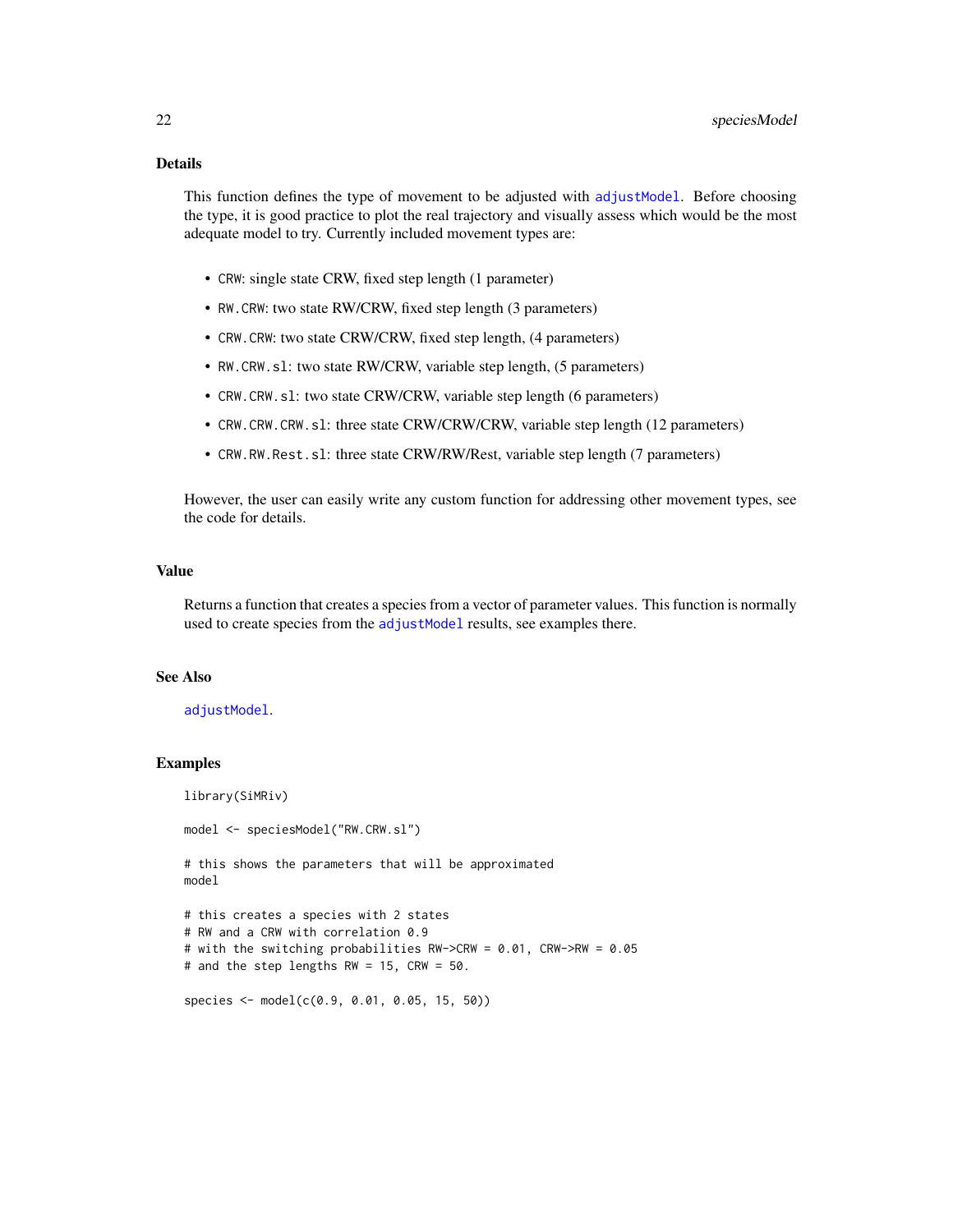<span id="page-22-1"></span><span id="page-22-0"></span>

#### Description

Defines a behavioral state to be used when creating [species](#page-19-1).

#### Usage

```
state(concentration, pwind = perceptualRange("circular", 0)
 , steplen = 1, name = ")
state.Resting() # still state
state.RW() # uniform random walk (brownian motion),
                  # independent of resistance
state.CRW(concentration) # correlated random walk,
                       # independent of resistance
```
#### Arguments

| concentration | turning angle concentration, a value between 0 (uniform distribution resulting in<br>random walk) and 1 (only one value possible resulting in a straight line path) |
|---------------|---------------------------------------------------------------------------------------------------------------------------------------------------------------------|
| pwind         | a perceptual Range definition                                                                                                                                       |
| steplen       | the base (maximum) step length of this state in map units. Note that the actual<br>step length depends on the resistance in each step.                              |
| name          | the name of the state                                                                                                                                               |

#### Details

See [Arith-methods](#page-8-1) for more convenient ways of setting parameters, instead of using state.

#### Value

An object of class state.

#### Note

The perceptual range radius and step length must be adequate to the resolution of the resistance raster (if provided in simulations). If no raster will be provided, then the perceptual range is irrelevant, and the step length has solely a relative meaning (in relation to other states or other species).

For a review of different random walks, see Codling et al. (2008)

#### References

• Codling, E. A., Plank, M. J., & Benhamou, S. 2008. Random walk models in biology. Journal of the Royal Society Interface, 5(25), 813-834.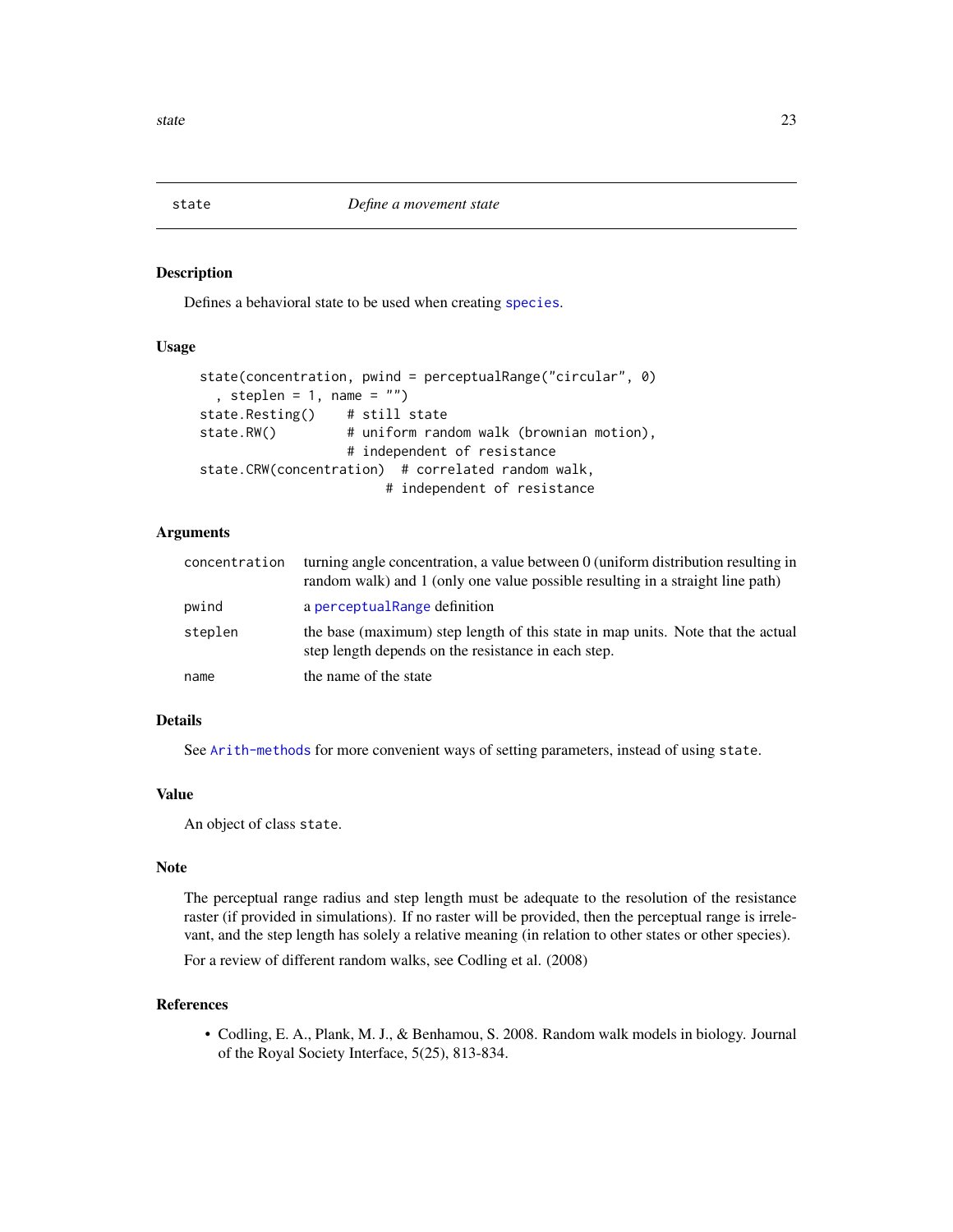#### <span id="page-23-0"></span>See Also

[species](#page-19-1), [perceptualRange](#page-11-1), [Arith-methods](#page-8-1).

#### Examples

## a correlated random walk influenced by landscape state(0.97, perceptualRange("cir", 500), 10, "CorrelatedRW") ## the same, but using the shortcut form state.CRW(0.97) \* 500 + 10

<span id="page-23-1"></span>transitionMatrix *Define a state transition matrix*

#### Description

Defines a state transition matrix to be used when creating [species](#page-19-1).

#### Usage

transitionMatrix(...)

#### Arguments

... the probabilities that will form the matrix, see Details. If none given, returns a 1-element matrix (for one state only)

#### Details

The transition matrix (Markov matrix) is a square, non-symmetric matrix with all elements between 0 and 1, and whose rows must sum to 1 (but not columns). It defines the probability of the individual changing from each behavioral state to another, and this is tested in each time step of the simulation, hence probabilities should be small.

This function is just a helper to create such matrix. The arguments are probabilities given in the following order (example for 3 states):

Probability of changing from:

```
state 1 \rightarrow state 2
state 1 \rightarrow state 3
state 2 \rightarrow state 1
state 2 \rightarrow state 3
state 3 \rightarrow state 1
state 3 \rightarrow state 2
```
The diagonal (probablity of remaining in the same state) is computed so that rows sum to 1.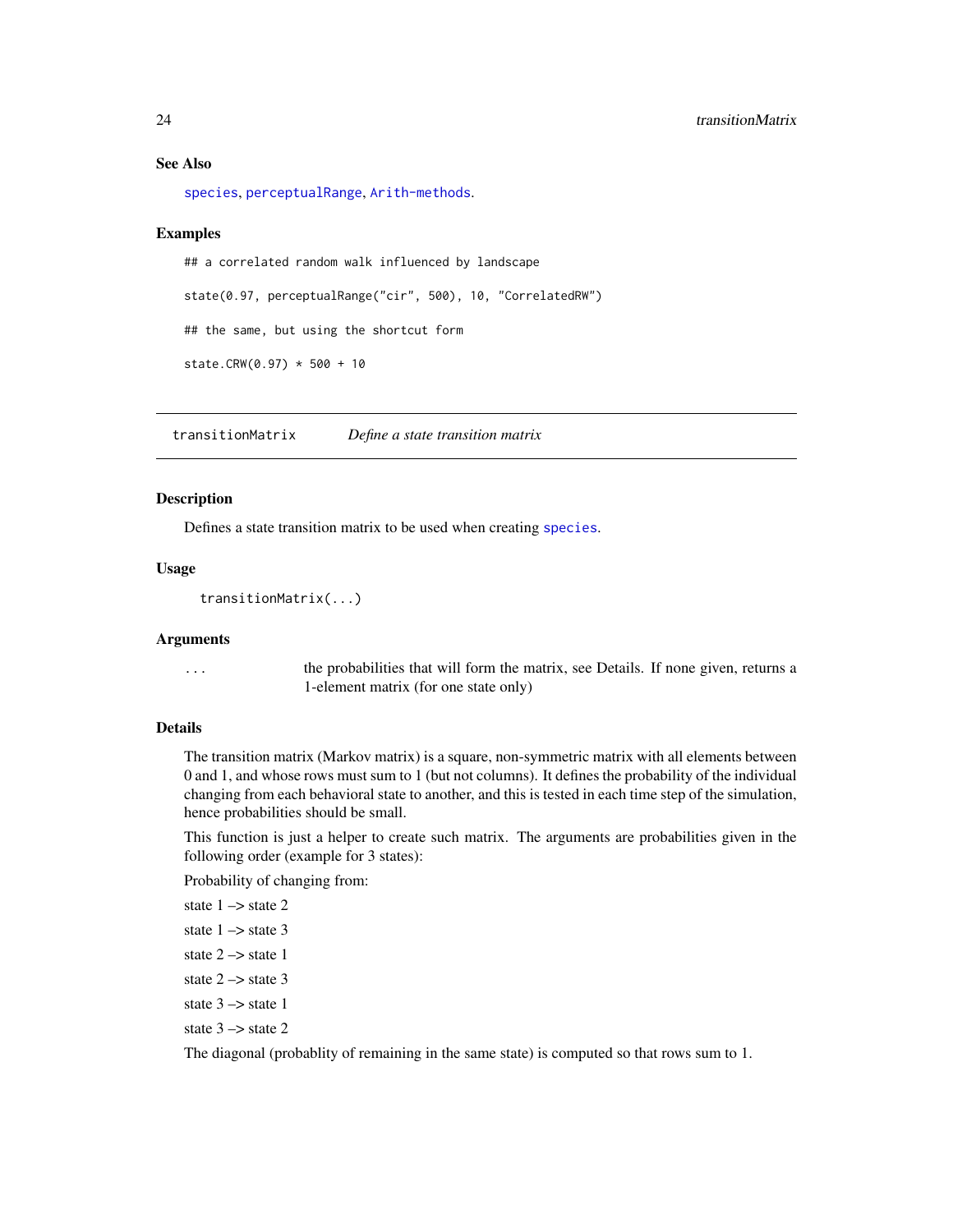### <span id="page-24-0"></span>transitionMatrix 25

#### Value

A numeric matrix.

#### See Also

[species](#page-19-1).

### Examples

## a 3-state transition matrix

transitionMatrix(0.01,0.02,0,0.03,0.0001,0)